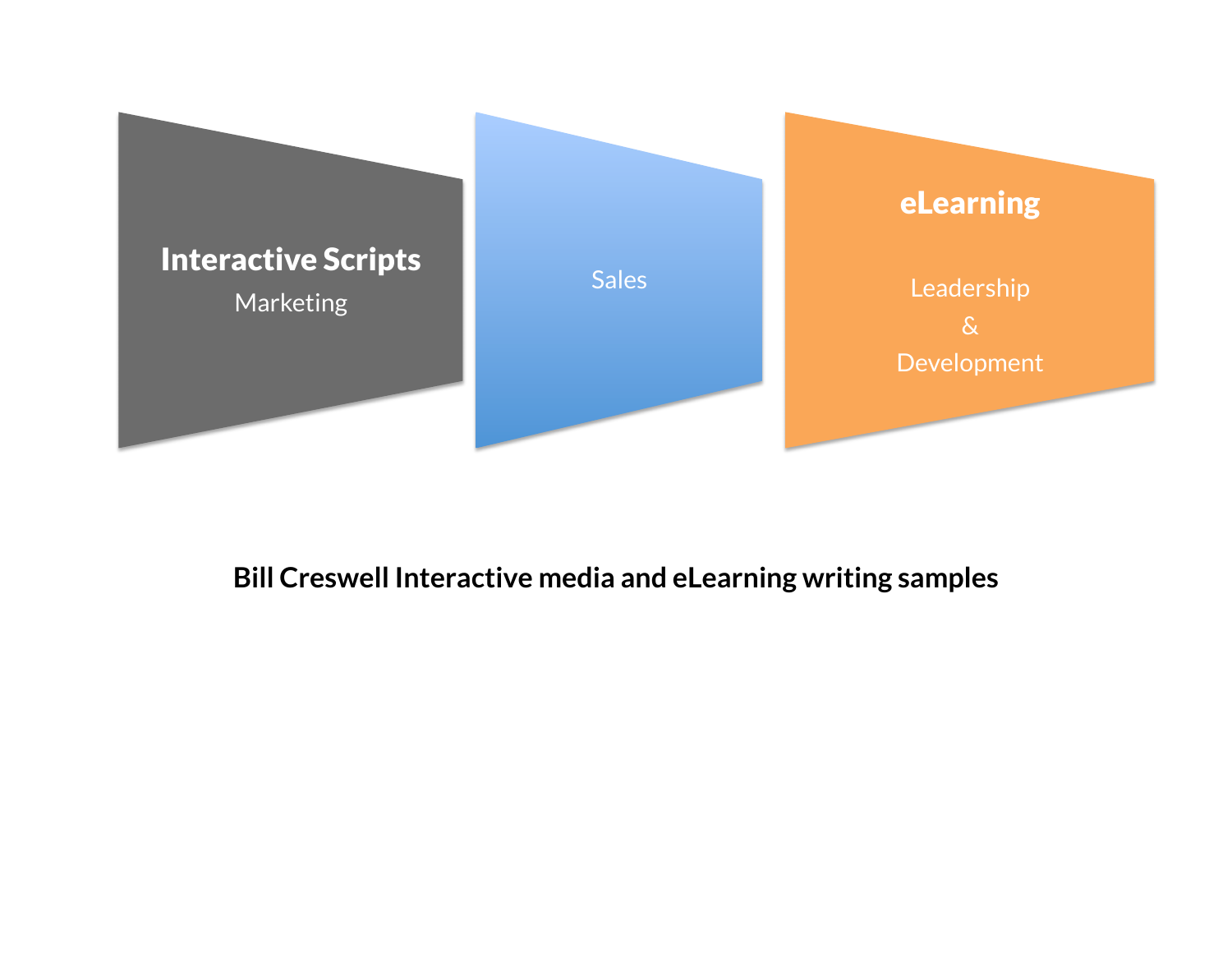

## • ( Product introduction)

| $\overline{7}$ |                                                                              |                         | Video or still image of<br>GLG Cloud hero shot. |                       | Solutions built around the GLG             |
|----------------|------------------------------------------------------------------------------|-------------------------|-------------------------------------------------|-----------------------|--------------------------------------------|
|                |                                                                              |                         |                                                 |                       | Cloud Server improves user                 |
|                |                                                                              |                         |                                                 |                       | productivity and lowers                    |
|                |                                                                              |                         |                                                 |                       | administrative overhead while              |
|                |                                                                              |                         |                                                 |                       | reducing costs. GLG Systems is             |
|                |                                                                              |                         |                                                 |                       | the adaptable choice for your              |
|                | Steve Stein video<br>Stephen T. Stein<br>Vice President<br>GLG Systems, Inc. |                         |                                                 | changing environment. |                                            |
| 8              |                                                                              |                         |                                                 |                       | "As a former MIS manager" (Stein           |
|                |                                                                              |                         |                                                 |                       | describes value of GLG Systems             |
|                |                                                                              |                         |                                                 |                       | Cloud as a highly reliable extensible      |
|                |                                                                              |                         |                                                 |                       | architecture that can be managed           |
|                |                                                                              |                         |                                                 |                       | within your team's existing base of        |
| 9              |                                                                              | First, Last Name        |                                                 |                       | skills and resources.)<br><b>NARRATOR:</b> |
|                |                                                                              | Department<br>(Graphic) |                                                 |                       | Please enter your name, title and          |
|                |                                                                              |                         |                                                 |                       | department. Press Continue when            |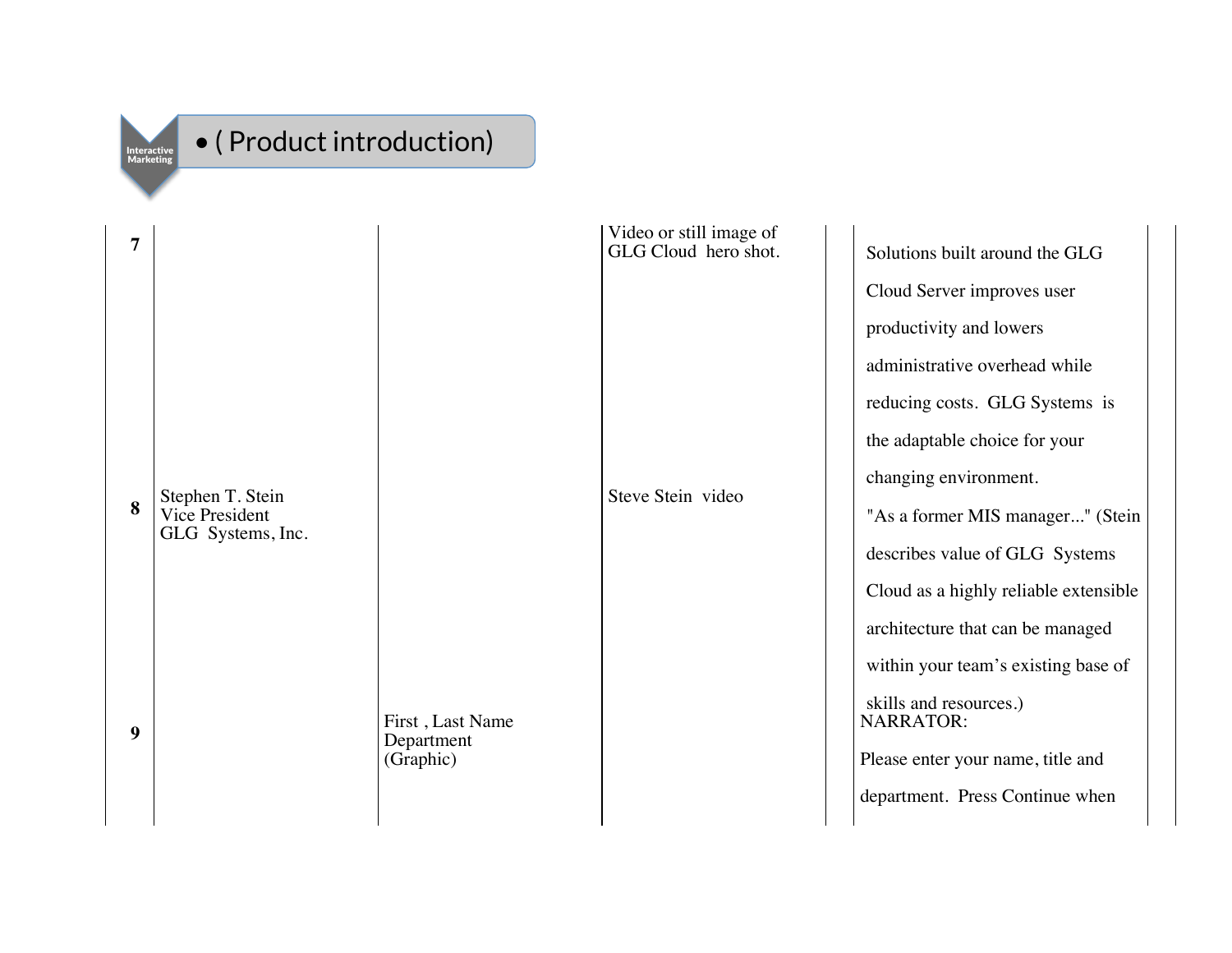|           |                          | Fillable Form                                                                            | you are done.                        |
|-----------|--------------------------|------------------------------------------------------------------------------------------|--------------------------------------|
|           |                          |                                                                                          | Thank you (name).                    |
|           |                          |                                                                                          | Navigation through the program is    |
|           |                          |                                                                                          | achieved by using the trackpad and   |
|           |                          |                                                                                          | clickpad, shown here.                |
| <b>10</b> | <b>System Management</b> | Image of technology<br>manager in workplace (I/O,                                        | System management is the growing     |
|           |                          | F/P or application-<br>intensive)                                                        | challenge facing technology          |
|           |                          |                                                                                          | managers in today's changing         |
|           |                          |                                                                                          | environments.                        |
|           |                          | Images of work activity                                                                  | Instead of suffering on the bleeding |
|           |                          |                                                                                          | edge, an investment in state-of-the- |
|           |                          |                                                                                          | art technology that simplifies       |
|           |                          |                                                                                          | network management -by reducing      |
|           |                          |                                                                                          | complexity $-$ is the answer to the  |
|           |                          |                                                                                          | resource crunch IT managers face     |
|           |                          |                                                                                          | daily.                               |
| 11        |                          | Supered graphic animations<br>of "fires" pop up, one at a<br>time, then are extinguished | GLG Systems cloud-based solutions    |
|           |                          | one at a time.                                                                           | will free your time and energy from  |
|           |                          | Image of high-level                                                                      | daily management problems. By        |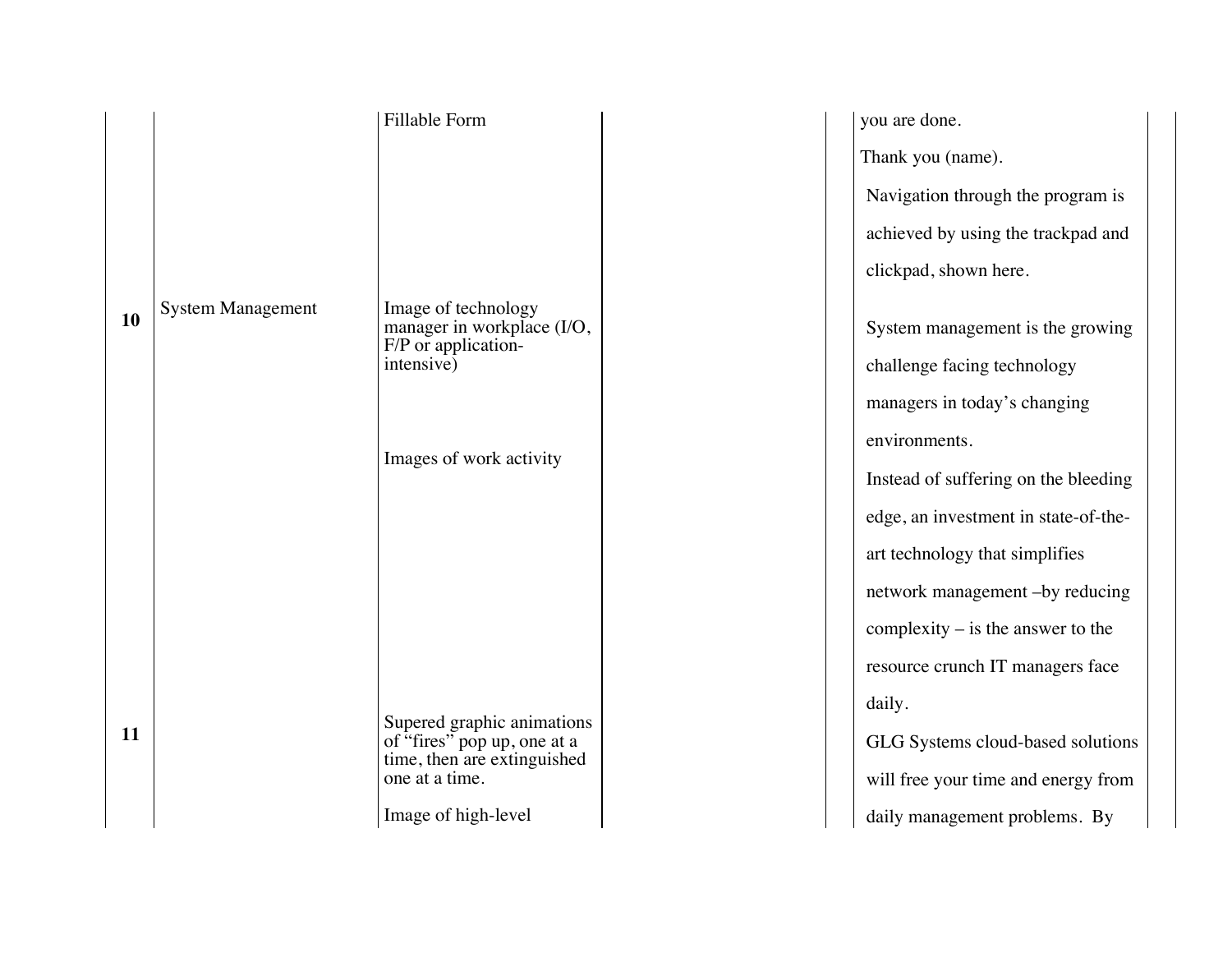|    |                                         | planning meeting.                                  |  |
|----|-----------------------------------------|----------------------------------------------------|--|
|    |                                         |                                                    |  |
|    |                                         |                                                    |  |
|    |                                         |                                                    |  |
|    |                                         |                                                    |  |
|    |                                         |                                                    |  |
|    |                                         |                                                    |  |
|    |                                         |                                                    |  |
|    | a) PC LAN                               | 3 buttons                                          |  |
| 12 | b) Proprietary UNIX or<br>legacy system | a) (JUMPS to Scene 13)<br>b) (JUMPS to Scene 21)   |  |
|    | c) Cloud-based                          | c) (JUMPS to Scene 28)                             |  |
|    |                                         |                                                    |  |
|    |                                         |                                                    |  |
|    |                                         |                                                    |  |
|    |                                         |                                                    |  |
|    | <b>Server Consolidation</b>             | Abstract, color background                         |  |
| 13 |                                         | of PC network imagery.<br>Super animated graph     |  |
|    |                                         | showing comparison of                              |  |
|    |                                         | GLG Cloud performance<br>arc with a PC network arc |  |
|    |                                         | (GLG arc "grows" past PC<br>network arc.)          |  |
|    |                                         |                                                    |  |
|    |                                         |                                                    |  |
|    |                                         |                                                    |  |

managing your system resources strategically, you're able to shift resources from short-term crisismanagement to long-term business strategy...and spend less time at the help desk, more time at the planning table.

Click on the choice that represents your current computing environment, or an environment you are interested in. To go to the end of the presentation, press Conclusion. By consolidating four or more PC networks onto a GLG Cloud Server, you streamline management and reduce administrative costs. And as for performance, even if your PC network has multicore processing, it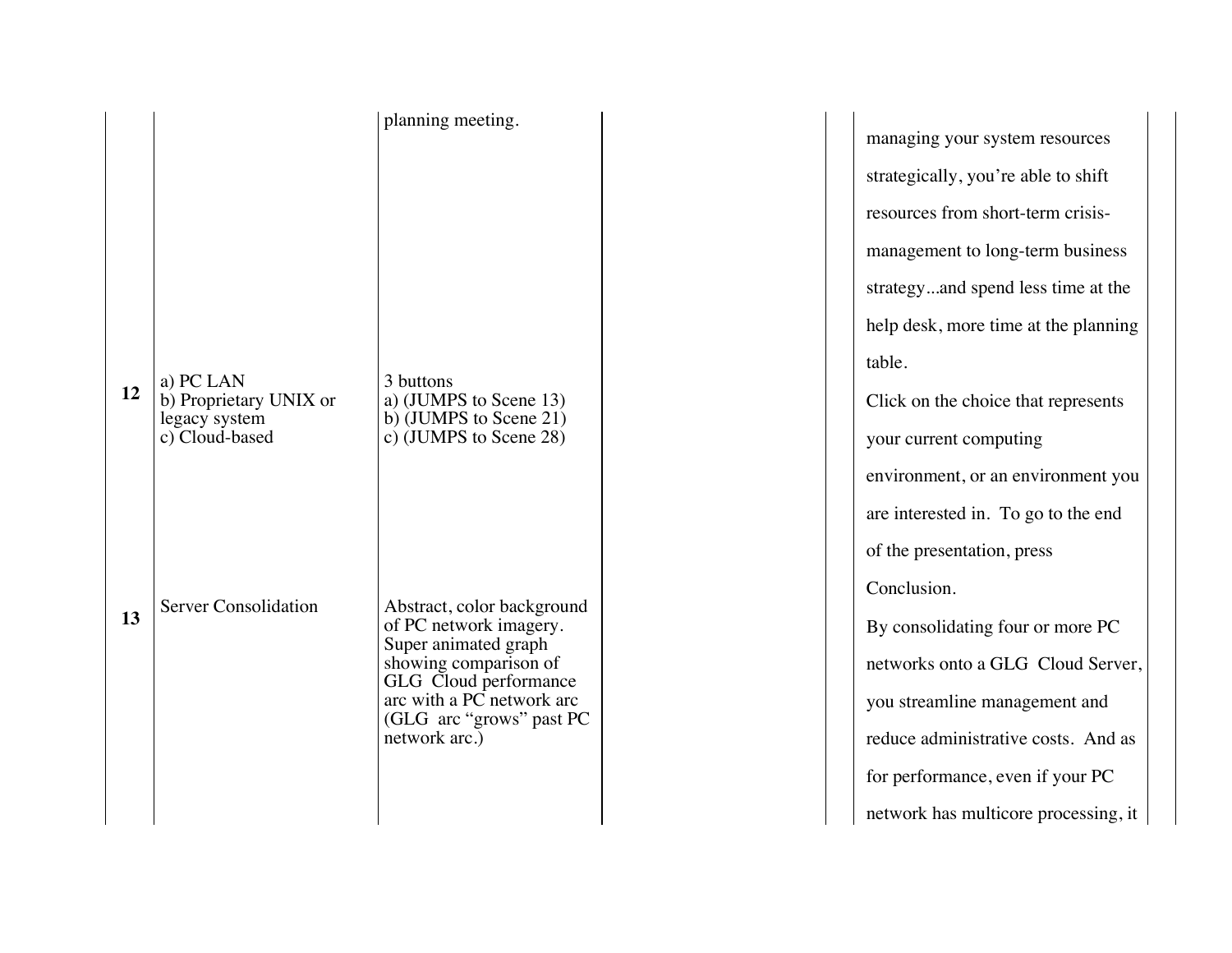| 14 |                                                                                                                                                             |                        | Video or still of GLG ES<br>showing Cloud array.                   | lacks the capacity and scalability of<br>the GLG Cloud Server.<br>Along with providing multiple<br>parallel hubs for scaleable,                                                                                                                                                                                                                                   |
|----|-------------------------------------------------------------------------------------------------------------------------------------------------------------|------------------------|--------------------------------------------------------------------|-------------------------------------------------------------------------------------------------------------------------------------------------------------------------------------------------------------------------------------------------------------------------------------------------------------------------------------------------------------------|
| 15 |                                                                                                                                                             |                        | QT movie of user at CAD<br>station (from "Discover The<br>Secret") | symmetrical multi-processing, GLG<br>separates its processing power for<br>storage and networking into<br>independent subsystems, meaning<br>the requirements of one won't<br>hamper the performance of the<br>other.<br>As a result, solutions built around<br>the GLG Enterprise Server improve<br>user productivity and lower<br>administrative overhead while |
| 16 | 1) Do you have multiple PC<br>servers in a single location?<br>2) Are you experiencing<br>any downtime due to server<br>failures?<br>3) Are you considering | 3 questions w/ buttons |                                                                    | reducing costs.<br>Please answer the following<br>questions:<br>(Voice each question)                                                                                                                                                                                                                                                                             |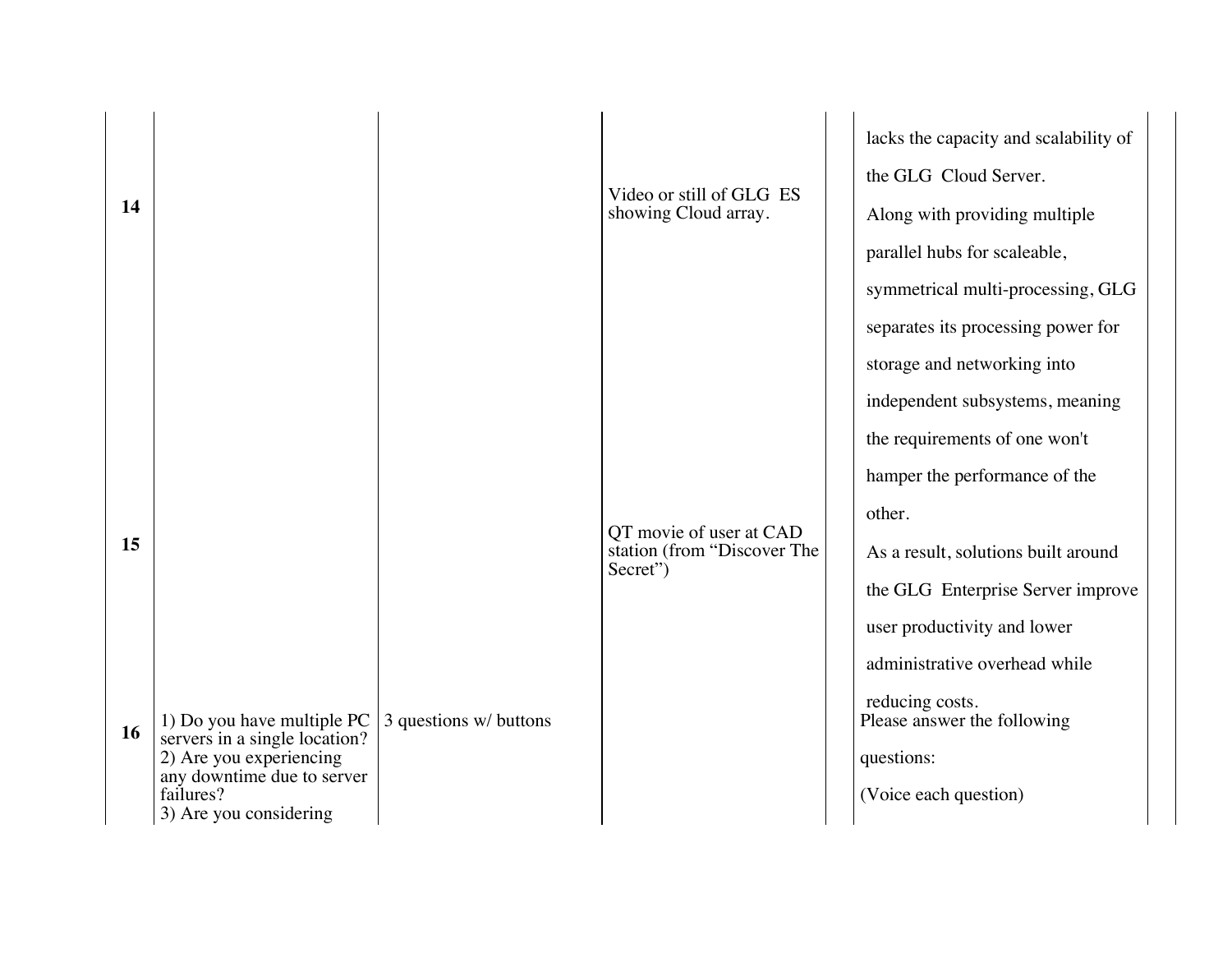| 17 | adding these or other<br>applications to your<br>network?<br>a) NOTES<br>b) Database<br>c) Other<br>a) Minimize Downtime<br>b) Simplify Management<br>c) Enable Capacity<br>Planning<br>d) Continue<br>e) Conclusion | c) (write in.)<br>a) (JUMPS to Scene 18)<br>b) (JUMPS to Scene 19)<br>c) (JUMPS to Scene 20)<br>d) (JUMPS to Scene 12,<br><b>MAIN MENU)</b><br>e) (JUMPS to Scene 31) | For more information, click the<br>button which describes your current<br>needs. Press Continue to return to<br>the main menu, or press Conclusion |
|----|----------------------------------------------------------------------------------------------------------------------------------------------------------------------------------------------------------------------|-----------------------------------------------------------------------------------------------------------------------------------------------------------------------|----------------------------------------------------------------------------------------------------------------------------------------------------|
| 18 | Minimize Downtime                                                                                                                                                                                                    | SUPER symbol of PC                                                                                                                                                    | to end the program.<br>In theory, because each PC-based                                                                                            |
|    |                                                                                                                                                                                                                      | "Error Message"<br>Animated graph of "Annual<br>Downtime" comparison<br>between GLG Cloud and<br>PC-based network.                                                    | network handles fewer users,<br>downtime isn't as big of an issue.                                                                                 |
|    |                                                                                                                                                                                                                      |                                                                                                                                                                       | But for each downtime incident, MIS                                                                                                                |
|    |                                                                                                                                                                                                                      |                                                                                                                                                                       | goes into action – whether 10 or                                                                                                                   |
|    |                                                                                                                                                                                                                      |                                                                                                                                                                       | $10,000$ users are affected – and costs                                                                                                            |
|    |                                                                                                                                                                                                                      |                                                                                                                                                                       | mount up. In comparison to an                                                                                                                      |
|    |                                                                                                                                                                                                                      |                                                                                                                                                                       | annual average of 20 hours of                                                                                                                      |
|    | SUPER: "80 hours", "less                                                                                                                                                                                             |                                                                                                                                                                       | downtime for each PC-based                                                                                                                         |
|    | than 3 hours"                                                                                                                                                                                                        |                                                                                                                                                                       | network, each GLG cloud averages                                                                                                                   |
|    |                                                                                                                                                                                                                      |                                                                                                                                                                       | less than three hours of downtime.                                                                                                                 |
|    |                                                                                                                                                                                                                      |                                                                                                                                                                       |                                                                                                                                                    |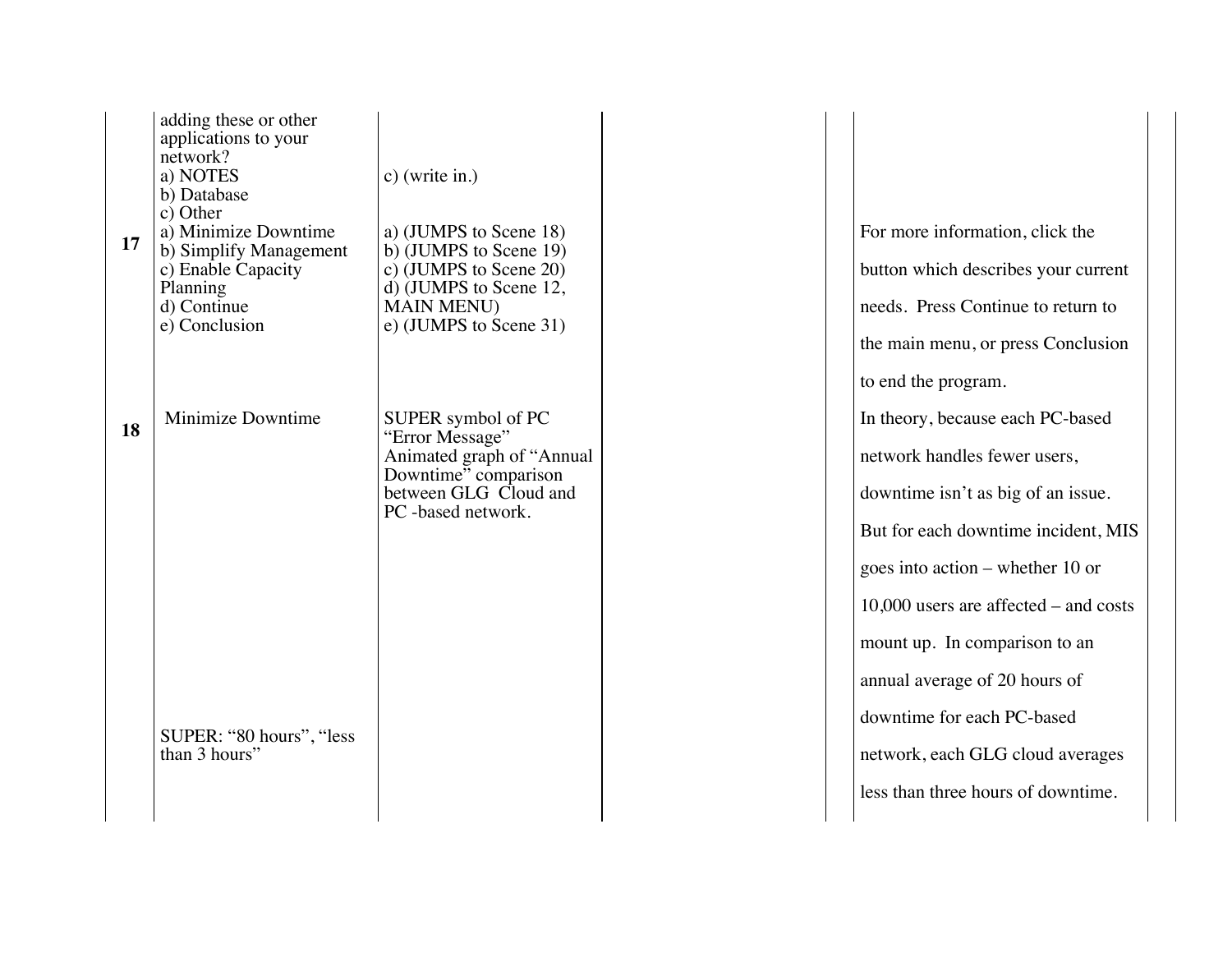|    |                            |                                                                               |                                                   | And for equivalent numbers of                     |
|----|----------------------------|-------------------------------------------------------------------------------|---------------------------------------------------|---------------------------------------------------|
|    |                            |                                                                               |                                                   | users, MIS will handle up to 40                   |
|    |                            |                                                                               |                                                   | hours of downtime for a PC-based                  |
|    |                            |                                                                               |                                                   | network compared to less than 3 for               |
|    |                            |                                                                               |                                                   | a GLG Cloud Server.                               |
| 19 | <b>Simplify Management</b> | TM Group logo / actual<br>report; SUPER 2 columns<br>showing "component" type |                                                   | Industry reports show that by                     |
|    | SUPER: "60 percent"        | and percent change<br>(reduction) across from it.                             |                                                   | consolidating multiple PC-based                   |
|    |                            | Highlight a component and<br>percent change entry                             |                                                   | networks into a single Enterprise                 |
|    |                            |                                                                               |                                                   | Cloud, you will reduce your                       |
|    |                            |                                                                               |                                                   | management expenses by sixty                      |
|    |                            |                                                                               |                                                   | percent. For example, (voice one                  |
| 20 | <b>Capacity Planning</b>   | Animated Graphic of<br>operating cost range of                                |                                                   | comparison.)<br>While it may be easier to buy one |
|    |                            | GLG Cloud versus PC<br>network: The GLG arc                                   |                                                   | PC-based server at a time, the                    |
|    |                            | "grows" well past the PC<br>arc.                                              |                                                   | preferred strategic play is to look at            |
|    |                            |                                                                               |                                                   | your long-term capacity needs and                 |
|    |                            |                                                                               | Video of GLG tech<br>monitoring a performance     | invest in a platform that can grow                |
|    |                            |                                                                               | display from a GLG Cloud<br>(from "Upsized Down") | with these needs.                                 |
|    |                            |                                                                               |                                                   | A GLG Server will support your                    |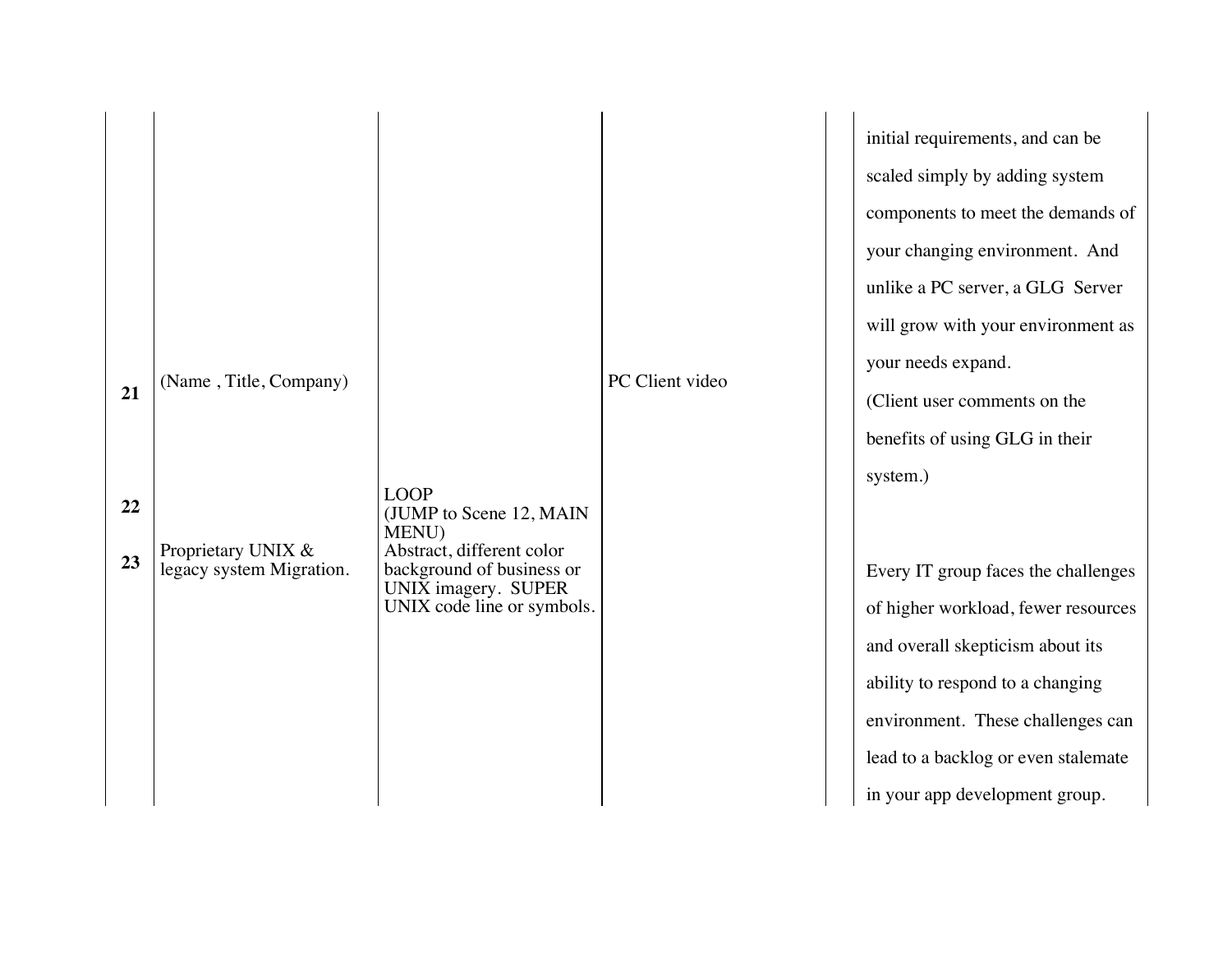| (Sales lead generation excerpt)<br><b>Sales</b><br>support |                     |                                                                                                                     |  |  |  |  |  |
|------------------------------------------------------------|---------------------|---------------------------------------------------------------------------------------------------------------------|--|--|--|--|--|
|                                                            |                     |                                                                                                                     |  |  |  |  |  |
| 12                                                         | Creating Your Image | 1. About your product.<br>2. Your point of difference<br>with the competition.<br>3. You understand their<br>needs. |  |  |  |  |  |
| 13                                                         | The NuSell™         |                                                                                                                     |  |  |  |  |  |
|                                                            |                     |                                                                                                                     |  |  |  |  |  |

 $(c<sub>abs</sub> | \cos \theta < \cos \theta)$ 

NARRATOR V.O. : Imagine if at the same time, you created this image in the mind of your prospect... This is what the NuSell™ does: It opens doors, gets the prospect excited about your company and collects data about their needs that'll get you faster into, and further along the selling process. Your time in front of the customer will be spent uncovering their needs, based on their data, not introducing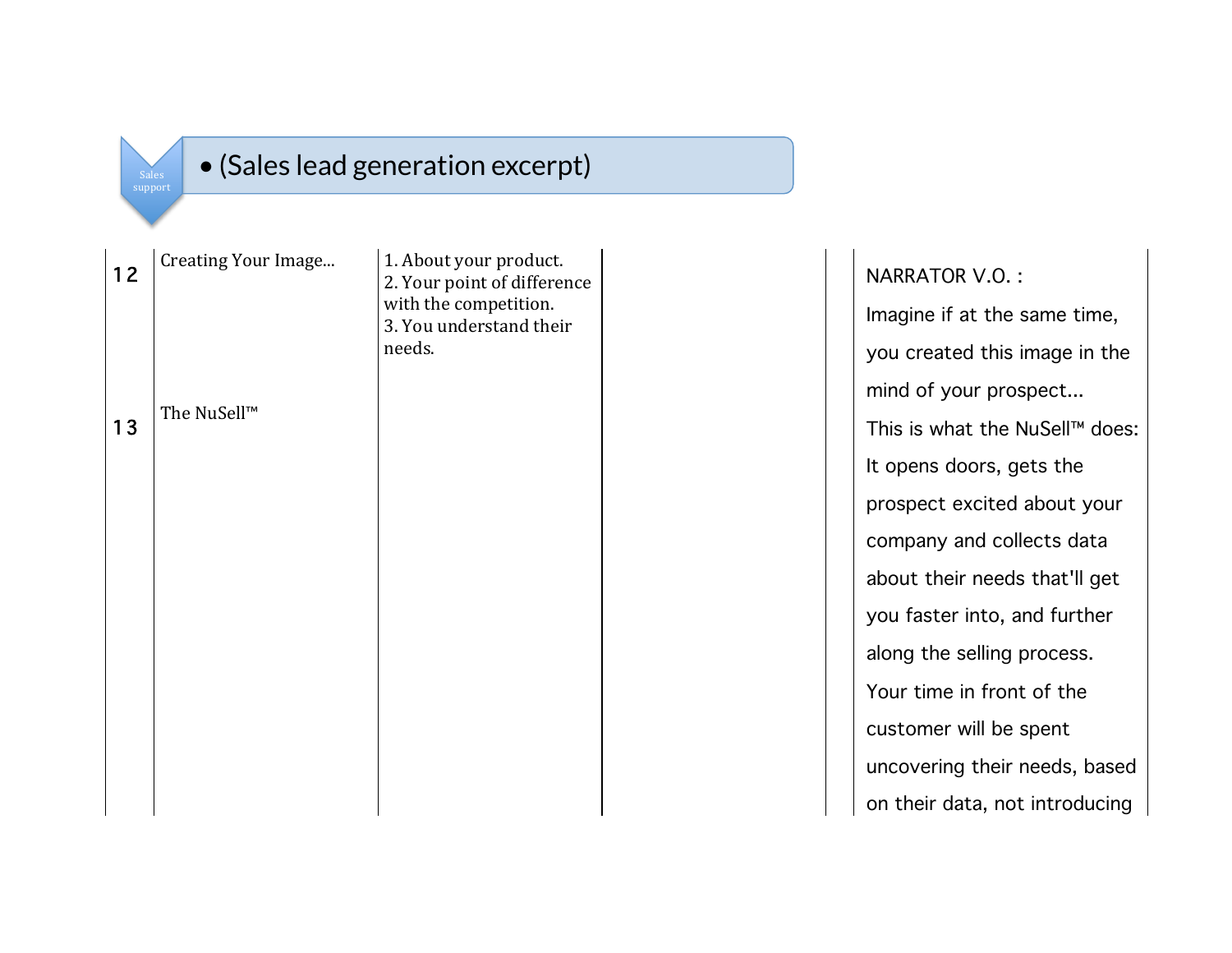| 14<br>15 | (Visuals showing)<br>attributes of a qualified<br>prospect in words and<br>pictures--e.g. meeting<br>with a rep., words like<br>"Motivated", "Interest"<br>supered.) | yourself again.<br>And since each prospect is<br>better educated, each<br>salesperson will spend their<br>time more productively, in<br>front of motivated, interested<br>decision-makers.<br>NARRATOR (V.O.):<br>Stirel Group's interactive<br>multimedia products provide<br>strategic marketing solutions<br>far beyond those found in<br>simple linear videos, diskettes,<br>even CD-ROMs. |
|----------|----------------------------------------------------------------------------------------------------------------------------------------------------------------------|------------------------------------------------------------------------------------------------------------------------------------------------------------------------------------------------------------------------------------------------------------------------------------------------------------------------------------------------------------------------------------------------|
| 16       |                                                                                                                                                                      | That's because Stirel Group's<br>process makes clear to the<br>prospect these important                                                                                                                                                                                                                                                                                                        |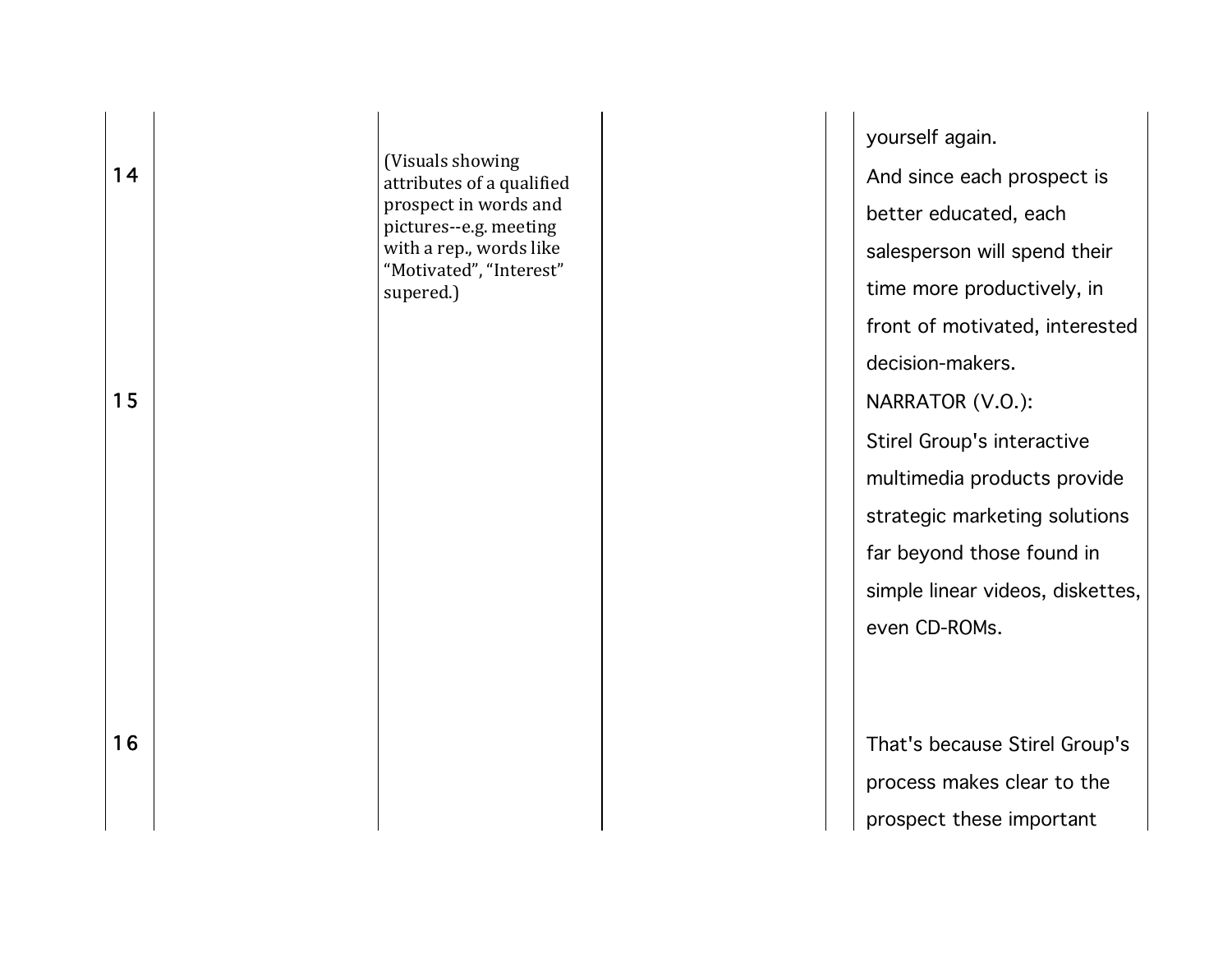|    |                                                                       |                                                                                                                                                                                                                                                                          | factors about your company:                                                                                                                                                                                                                                                                                                                        |
|----|-----------------------------------------------------------------------|--------------------------------------------------------------------------------------------------------------------------------------------------------------------------------------------------------------------------------------------------------------------------|----------------------------------------------------------------------------------------------------------------------------------------------------------------------------------------------------------------------------------------------------------------------------------------------------------------------------------------------------|
| 17 | <b>Stirel Group Meets Your</b><br><b>Strategic Marketing</b><br>Needs | Graphic image of data<br>sheet, lists of customers,<br>executive interacting with<br>a powerbook, etc.<br>Animation of titles:<br>"Breaks Through Clutter"<br>"Collects Data"<br>"Delivers Message"<br>"Creates Awareness"<br>"Sets Appointments"<br>"Manages Prospects" | Your point of difference<br>An awareness of your<br>company's image<br>A consistent message.<br>All of which help sales happen<br>faster and more efficiently.<br>Once the NuSell™ message is<br>implemented, it will:<br>Break through the clutter of<br>competitors<br>Gather information about<br>your prospects<br>Deliver your message to the |
|    |                                                                       |                                                                                                                                                                                                                                                                          | decision-maker<br>Create an exciting and<br>dynamic image for your                                                                                                                                                                                                                                                                                 |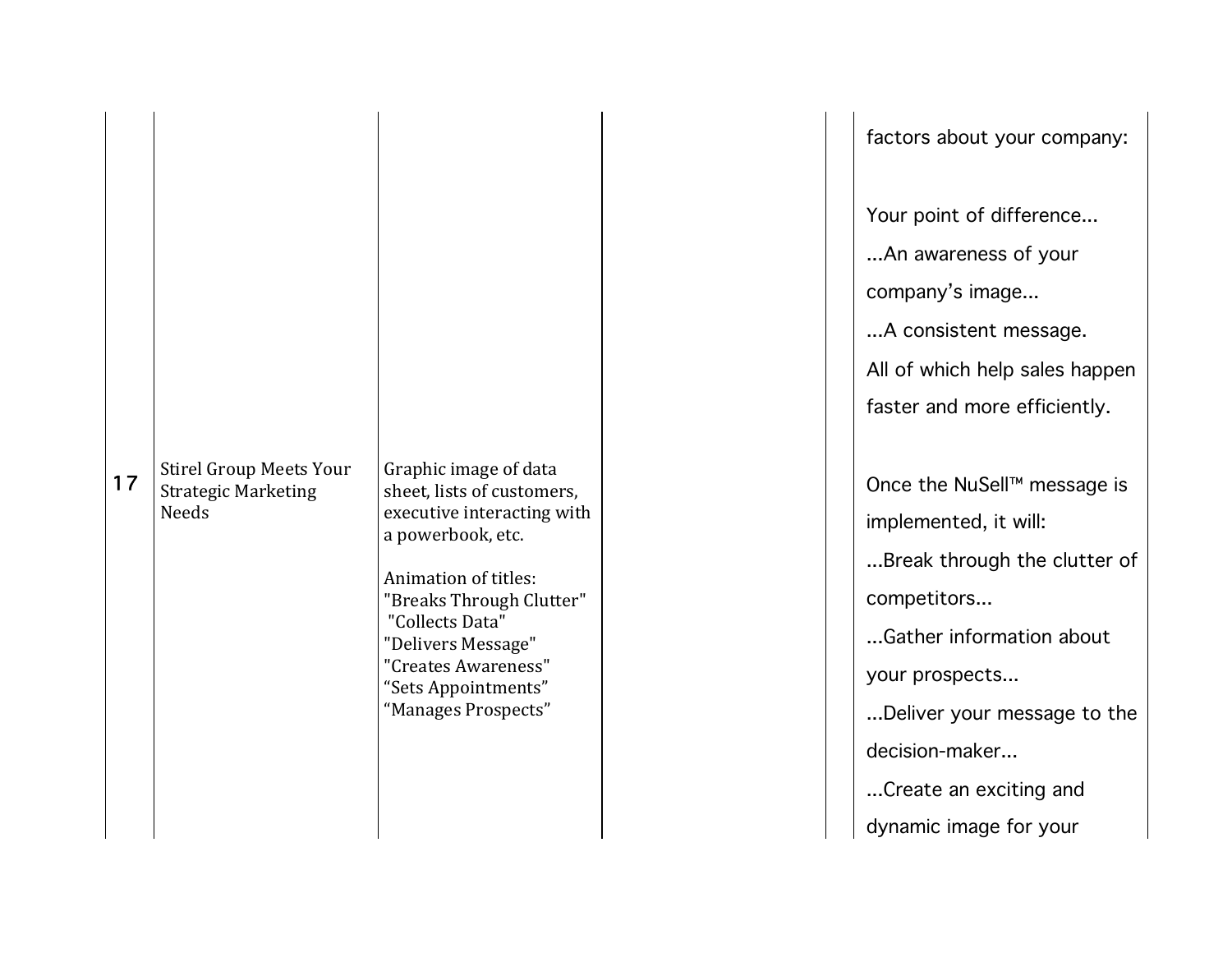|    |                                                    |                                                                         | company                                   |
|----|----------------------------------------------------|-------------------------------------------------------------------------|-------------------------------------------|
|    |                                                    |                                                                         | Sets appo                                 |
|    |                                                    |                                                                         |                                           |
|    |                                                    |                                                                         | And mana                                  |
|    |                                                    |                                                                         | prospects t                               |
|    |                                                    |                                                                         | your compa                                |
| 18 | What Are You Doing Now<br>To Generate Leads?       | 4 Buttons:<br>Direct Mail, Advertising,<br>TradeShows,<br>Telemarketing | Please ansv<br>questions,<br>apply. (void |
|    | What Are You Using To<br>Deliver Your Message?     | 4 Buttons:<br>Website Social Media<br>Video Print                       | previous se                               |
|    | <b>What Are Your Results?</b>                      | 3 Buttons<br>Satisfied,<br>Slightly<br>Dissatisfied, Unsatisfied        |                                           |
|    | Are there New Issues<br><b>Limiting your Sales</b> | (Type in.)                                                              |                                           |
| 19 | Effectiveness?<br>The NuSell <sup>™</sup> Process  | Montage of images<br>illustrating process.                              | <b>NARRATOR</b>                           |
|    |                                                    |                                                                         | The NuSell <sup>T</sup>                   |

ppointments...

nanaging motivated ts to do business with mpany.

inswer the following ns, picking all that voices each after selected.)

 $\overline{OR}$  (V.O.): The NuSell™ is only one part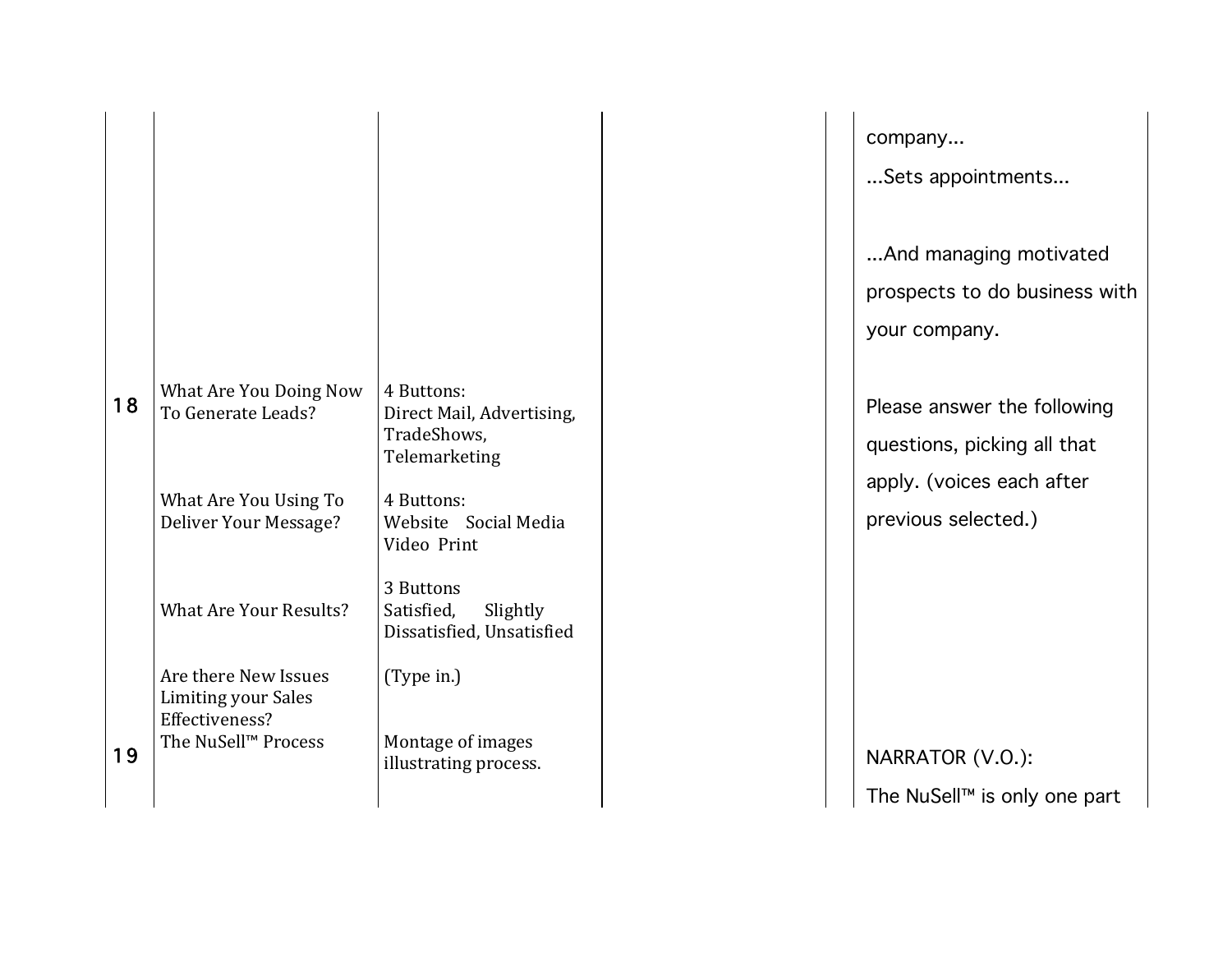|    |                     |                                 | of a comprehensive marketing<br>process that includes |
|----|---------------------|---------------------------------|-------------------------------------------------------|
|    |                     |                                 | collecting and delivering data                        |
|    |                     |                                 | from each prospect's NuSell™                          |
|    |                     |                                 | in a form your sales force can                        |
|    |                     |                                 | use, within a 48 hour                                 |
|    |                     |                                 | periodor even sooner.                                 |
|    |                     |                                 | And Stirel Group executes and                         |
|    |                     |                                 | manages each step of the                              |
|    |                     |                                 | process--including qualifying                         |
|    |                     |                                 | leads, setting appointments,                          |
|    |                     |                                 | ongoing prospect                                      |
|    |                     |                                 | management and supplying                              |
|    |                     |                                 | and tracking the notebook                             |
|    |                     |                                 | computers.                                            |
|    | "Your Average Sales | 2 buttons; "Next"               |                                                       |
| 20 | Amount"             | 1. Under \$20K<br>2. Over \$20K | By shortening their sales                             |
|    |                     |                                 | cycle, the NuSell™ process                            |
|    |                     |                                 | provides Stirel Group's clients                       |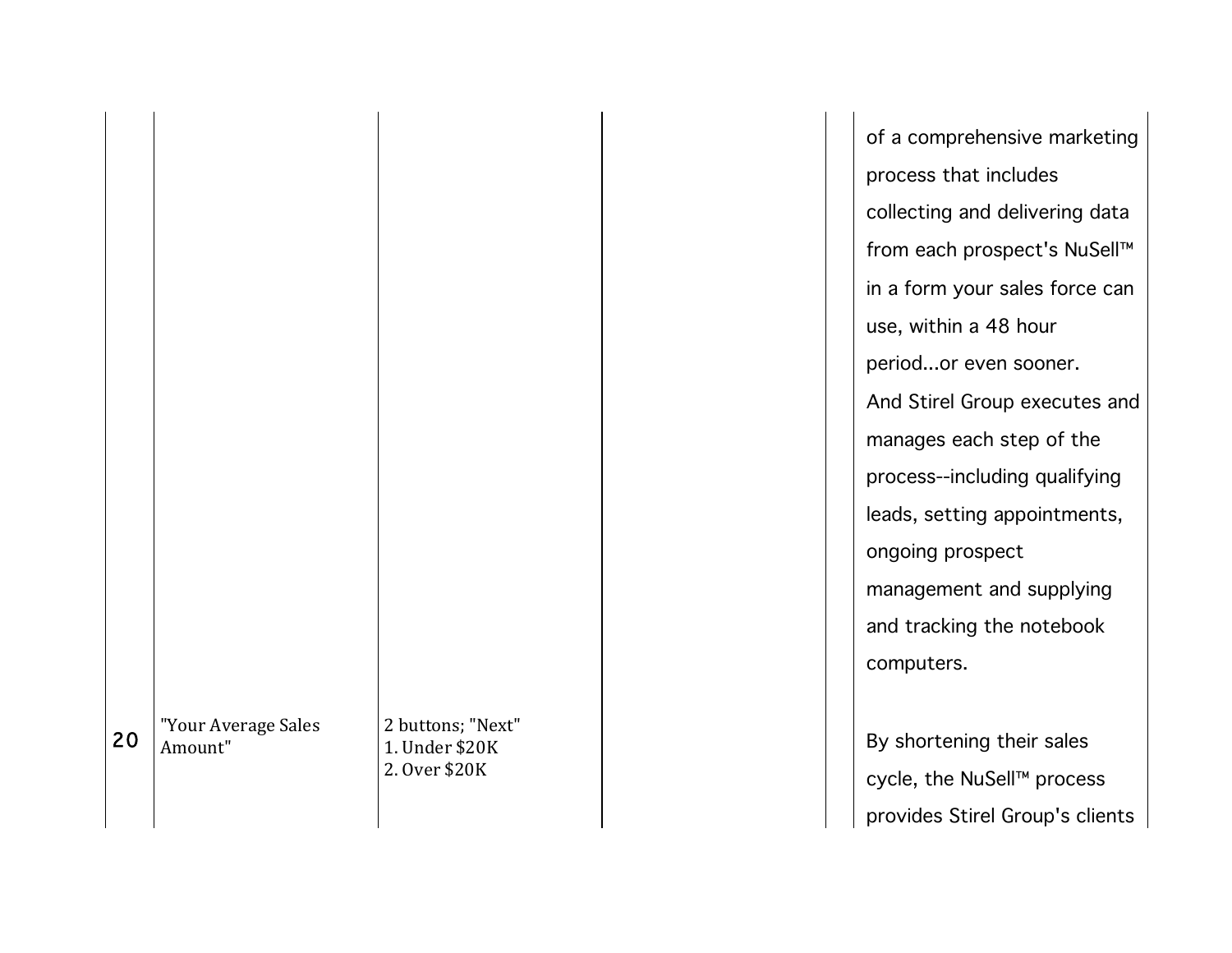| 21 | 1) "Number of sales<br>people"<br>2) "How Much time are<br>they prospecting?"<br>3)" Current Prospecting<br>Methods" | 1) Blank to type in.<br>2) (Percentages)<br>3) a) Cold Calling<br>b) Database<br>c) Etc. |
|----|----------------------------------------------------------------------------------------------------------------------|------------------------------------------------------------------------------------------|
| 22 | "What Are Your Barriers<br>To Selling?"                                                                              | (Multiple choice of 4<br>answers, one optional<br>type-in space.)                        |
| 23 | "Do You Know Your Cost<br>Of Sales?"                                                                                 | Yes /No or other.                                                                        |
| 24 |                                                                                                                      | Video Box graphic with<br>"Testimonial" or similar<br>ID of speaker.                     |
|    |                                                                                                                      |                                                                                          |

a quick payback --especially when their product or service sells for twenty thousand dollars or above. Please indicate the dollar amount of your average sale. Then click on "Next" when you are finished. NARRATOR: Please answer the following questions about your sales force, and click on Return when you are done..

NARRATOR (V.O.): Here's what our clients say about Stirel Group's process and the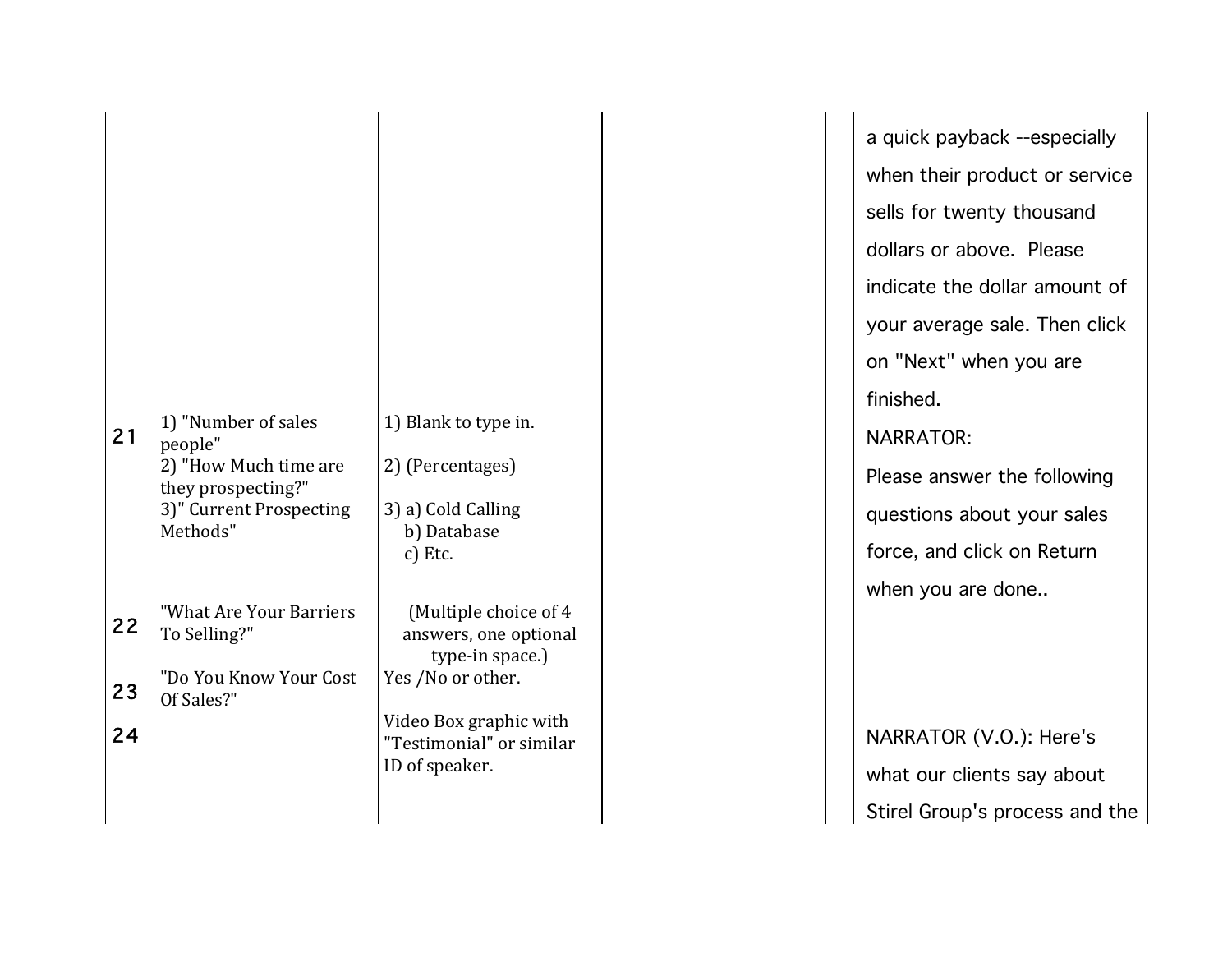| 25 |                                                     | Video Box graphic with<br>"Testimonial" or similar<br>ID of speaker. | QT movie of a Testimonial<br>from a "full service" Stirel<br>Group Client (e.g. A<br>specific client.)                                 | NuSell <sup>™</sup> .<br>(A Client's comments.)<br>NARRATOR (V.O.): Here's<br>what a top expert says about                            |
|----|-----------------------------------------------------|----------------------------------------------------------------------|----------------------------------------------------------------------------------------------------------------------------------------|---------------------------------------------------------------------------------------------------------------------------------------|
|    | Could the NuSell <sup>™</sup> help<br>your company? | Scale with 7 buttons                                                 | QT movie of a Sales/Mktg.<br>expert comments on Stirel<br>Group's capabilities vis-a-<br>vis future of selling (e.g.<br>A.C. Ventura.) | Stirel Group's NuSell process.<br>(A. C. Ventura's comments.)                                                                         |
| 26 |                                                     | ranging from "Less<br>Helpful" to "Very Helpful."                    |                                                                                                                                        | NARRATOR (V.O.):<br>Based on this presentation,<br>please rate how well the<br>NuSell™ could help improve<br>your company's sales and |
|    |                                                     |                                                                      |                                                                                                                                        | marketing efforts.                                                                                                                    |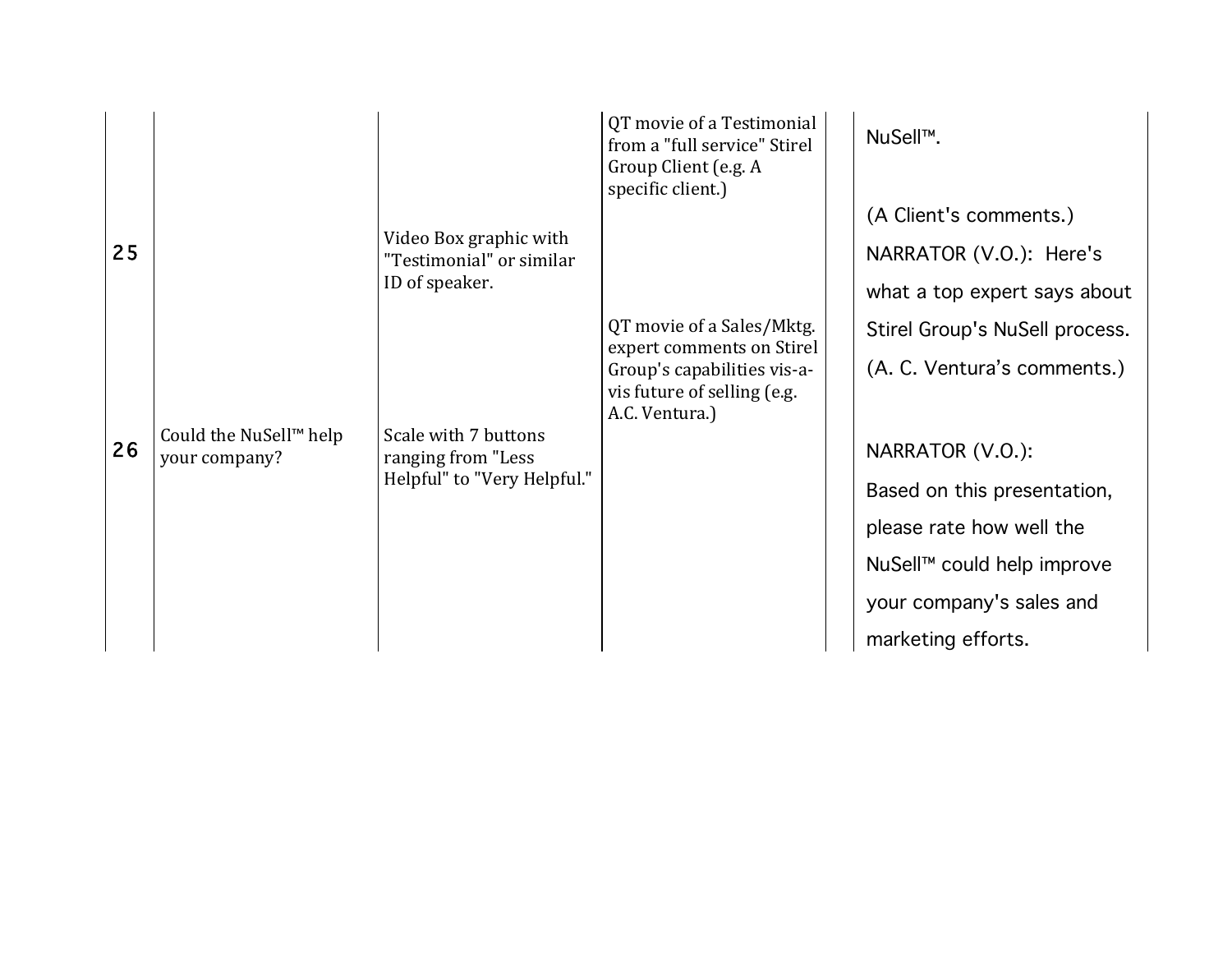## eLearning

• (*eLearning scenario excerpt*)

| Scene 2:<br><b>Promoting</b><br><b>Programs</b> | Scene 2:<br><b>Promoting</b><br><b>Programs</b> |              |                                                                                                                                                                                                                                                                                                                                                                   |                                                                                        |                                                                            |
|-------------------------------------------------|-------------------------------------------------|--------------|-------------------------------------------------------------------------------------------------------------------------------------------------------------------------------------------------------------------------------------------------------------------------------------------------------------------------------------------------------------------|----------------------------------------------------------------------------------------|----------------------------------------------------------------------------|
| <b>Slide</b>                                    | <b>Slide</b>                                    |              | <b>Narration Script &amp; Audio</b>                                                                                                                                                                                                                                                                                                                               | On screen (images \                                                                    | <b>Shot List</b>                                                           |
| #                                               | #                                               |              |                                                                                                                                                                                                                                                                                                                                                                   | navigation)                                                                            |                                                                            |
| $\theta$                                        | 2,1<br>107                                      | $\mathsf{X}$ |                                                                                                                                                                                                                                                                                                                                                                   | We see the library<br>room with large<br>pictures or windows<br>with outdoor scenes.   | 1. Shaking hands in a library                                              |
| 1a                                              | 2,2<br>109                                      | X            | MARIA: Hi! I'm Maria. My<br>introduction to the outdoors<br>came from Girl Scouts. We<br>mostly did hiking and some<br>camping. I really liked getting<br>out to the State Parks and<br>seeing all the beauty in<br>nature. I realize a lot of kids<br>don't have that opportunity,<br>and when I learned about<br>Project Go, I knew I wanted to<br>be involved. | Maria & Kao enter<br>(Fresh out of high<br>school, Latina girl, a<br>little outdoorsy) | 2. Maria, smiling (mouth open)<br>Profile of Kao listening (eager<br>face) |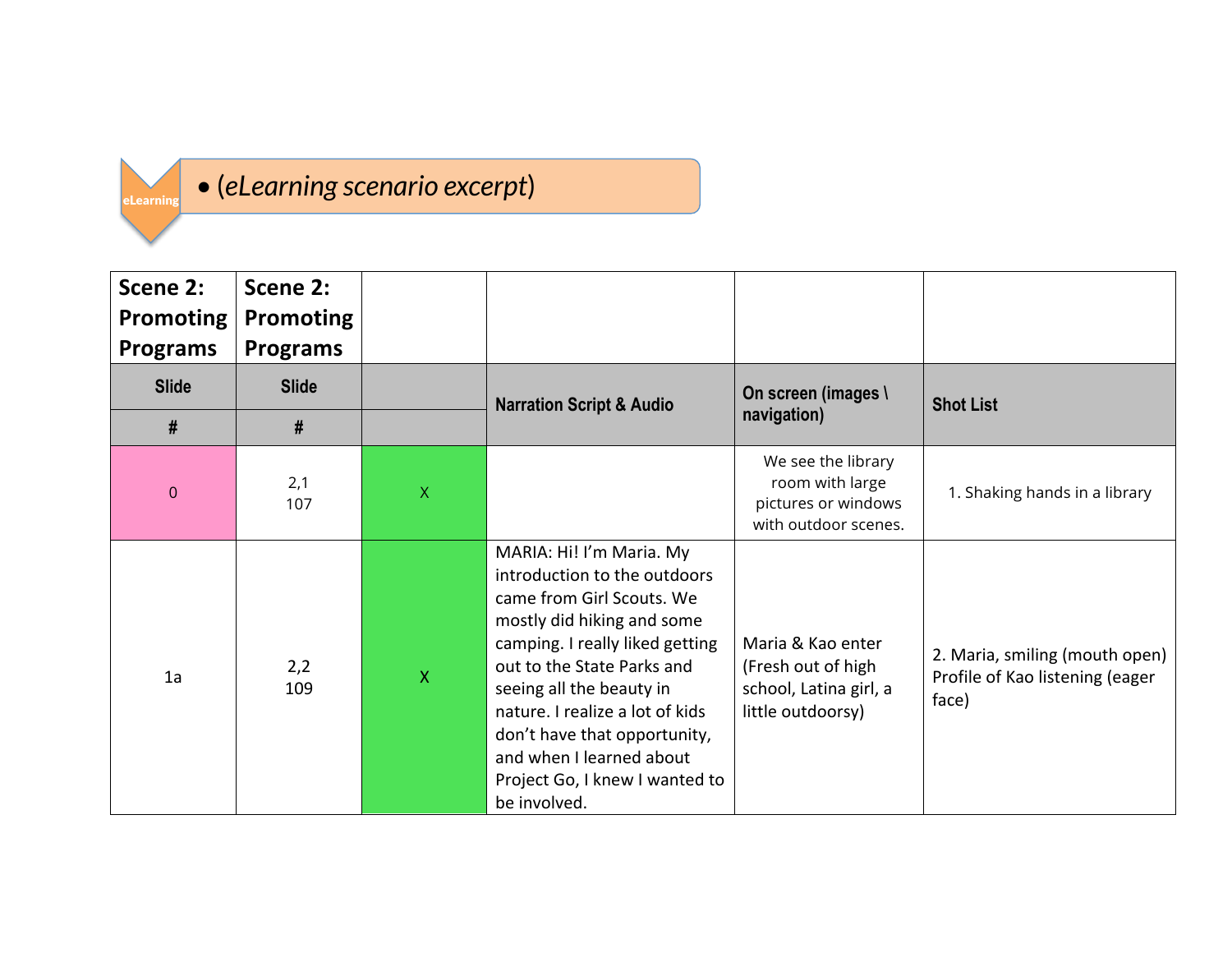| 1 <sub>b</sub> | 2,3<br>114                                       | $\mathsf{X}$                        | KAO: Hi! I'm Kao. I grew up in<br>Wisconsin and learned to fish,<br>mostly pan fish and bass<br>fishing, from my father and<br>grandfather. I later got into<br>fly-fishing when I joined a club<br>in college. I'm studying sports<br>and recreation, and that's<br>where I learned about Project<br>GO. I was lucky to have the<br>chances I had to connect with<br>nature. I want to share the<br>experiences with others. |                                                                                                             | 3. Standing in the Library<br>Kao, happy (mouth open)<br>Maria listening                                                                                                             |
|----------------|--------------------------------------------------|-------------------------------------|-------------------------------------------------------------------------------------------------------------------------------------------------------------------------------------------------------------------------------------------------------------------------------------------------------------------------------------------------------------------------------------------------------------------------------|-------------------------------------------------------------------------------------------------------------|--------------------------------------------------------------------------------------------------------------------------------------------------------------------------------------|
| 1 <sub>c</sub> | 2,4a & 2,4b<br>$(2 \text{ shots})$<br>125<br>121 | $\mathsf{X}$<br>$(2 \text{ shots})$ | NARRATOR: Maria and Kao<br>are just getting started. Their<br>Project GO program is being<br>coordinated through their<br>local Library in a community<br>that is a mix of newcomers<br>and families that have lived in<br>the area for generations.<br>Many of the newer<br>community members are<br>immigrants, including some<br>who are refugees.                                                                         | Maria & Kao sit down<br>at a table. Thought<br>bubbles appear over<br>M & K with images of<br>ethnic places | (Library Meeting Room) Maria<br>(clipboard) & Kao (computer)<br>are bending over their work<br>and sitting up to think.<br>1. KAO thinks, MARIA WRITES<br>2. MARIA THINKS, KAO TYPES |
| 1 <sub>d</sub> | 2,5<br>128                                       | $\mathsf{X}$                        | NARRATOR: Maria and Kao<br>will need to get the word out<br>about their program.                                                                                                                                                                                                                                                                                                                                              |                                                                                                             | 3. Both are thinking.                                                                                                                                                                |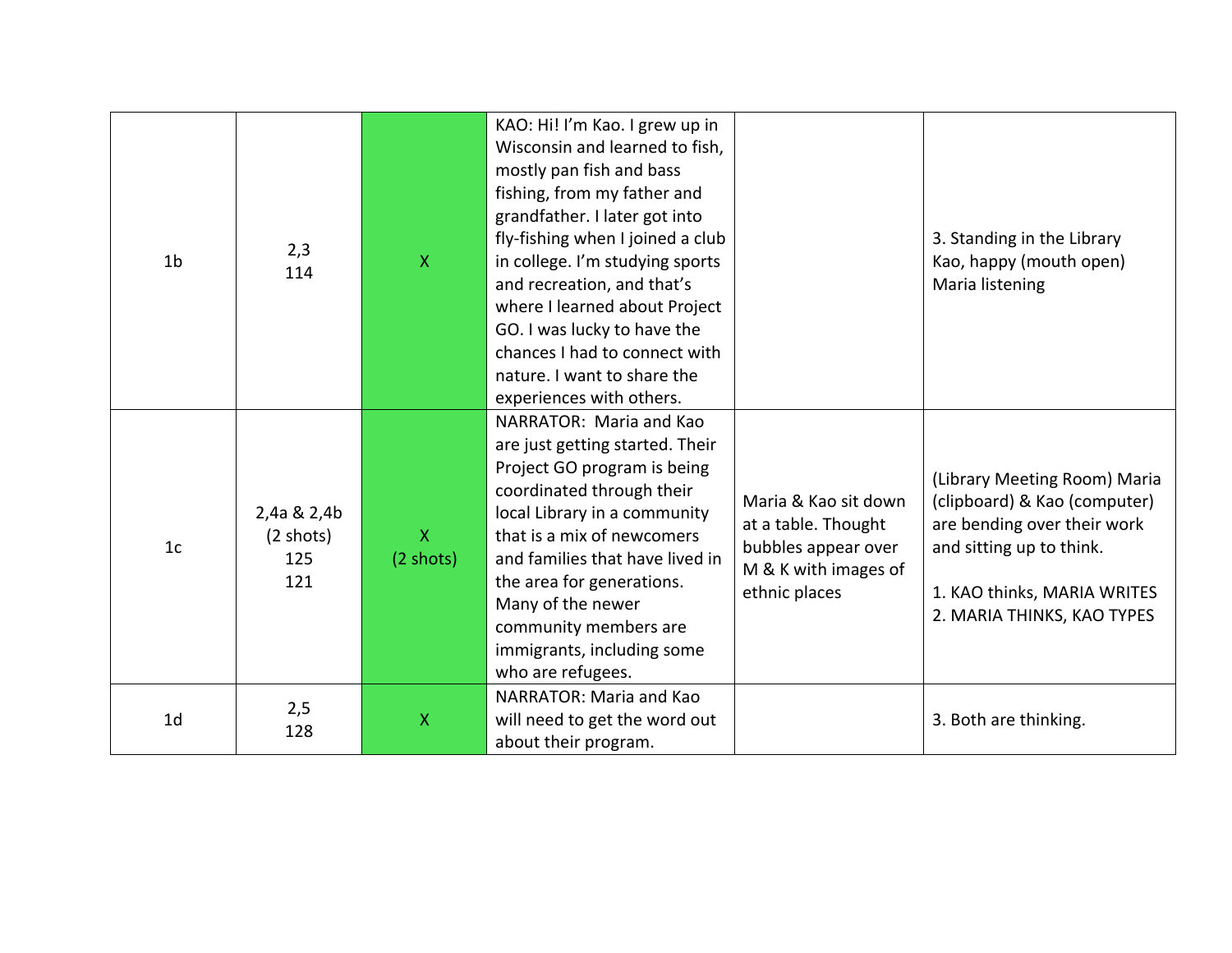| 2a             | 2,6<br>142                                           | $\mathsf{X}$                                                         | KAO: Do we need to advertise<br>the program? We have flyers<br>at several locations and other<br>libraries. That will probably<br>get as many kids as we need<br>to run the activities.                                                                                                       | Images of Maria and<br>Kao sitting in the<br>public library with<br>notebooks and<br>pencils.        | 1. Kao speaking, questioning,<br>closed gesture.                                                       |
|----------------|------------------------------------------------------|----------------------------------------------------------------------|-----------------------------------------------------------------------------------------------------------------------------------------------------------------------------------------------------------------------------------------------------------------------------------------------|------------------------------------------------------------------------------------------------------|--------------------------------------------------------------------------------------------------------|
| 2 <sub>b</sub> | 2,7<br>146                                           | $\mathsf X$                                                          | MARIA Maybe we should also<br>hand out flyers at the local<br>Sportsman's Club, 4H<br>meetings and golf courses.                                                                                                                                                                              | Images of Maria and<br>Kao alternately<br>listening to each other<br>and gesturing as they<br>speak. | 2. Maria, open gesture<br>Kao silent, agreeing                                                         |
| 2c             | 2,8<br>129                                           | $\mathsf{X}$                                                         | KAO: Yes, that sounds good.<br>We do want to reach more<br>kids though. Are we missing<br>anything?<br>KAO also says: Yes, that<br>sounds good. I guess we DO<br>want to reach more<br>kidswhat else should we do?                                                                            | Ends with both<br>characters thinking                                                                | 3. Kao speaking, agreeing,<br>open gesture. Maria agreeing.                                            |
| 2d             |                                                      |                                                                      |                                                                                                                                                                                                                                                                                               | Auto advance slide                                                                                   |                                                                                                        |
| 3              | 2,10<br>Video<br>Maria & Kao<br>at the long<br>table | X, Video in<br>green<br><b>Maria and</b><br>Kao at the<br>long table | NARRATOR: Maria and Kao<br>are off to a good start by<br>posting flyers at their<br>program location and<br>targeting outdoor related<br>events and organizations. But,<br>Project Go is about getting<br>more kids outdoors,<br>especially those that might<br>not think an outdoor activity | Base Layer                                                                                           | <b>TBD - Video or Stills:</b><br>Kao silent, thinking & typing<br>Maria, silent, thinking &<br>writing |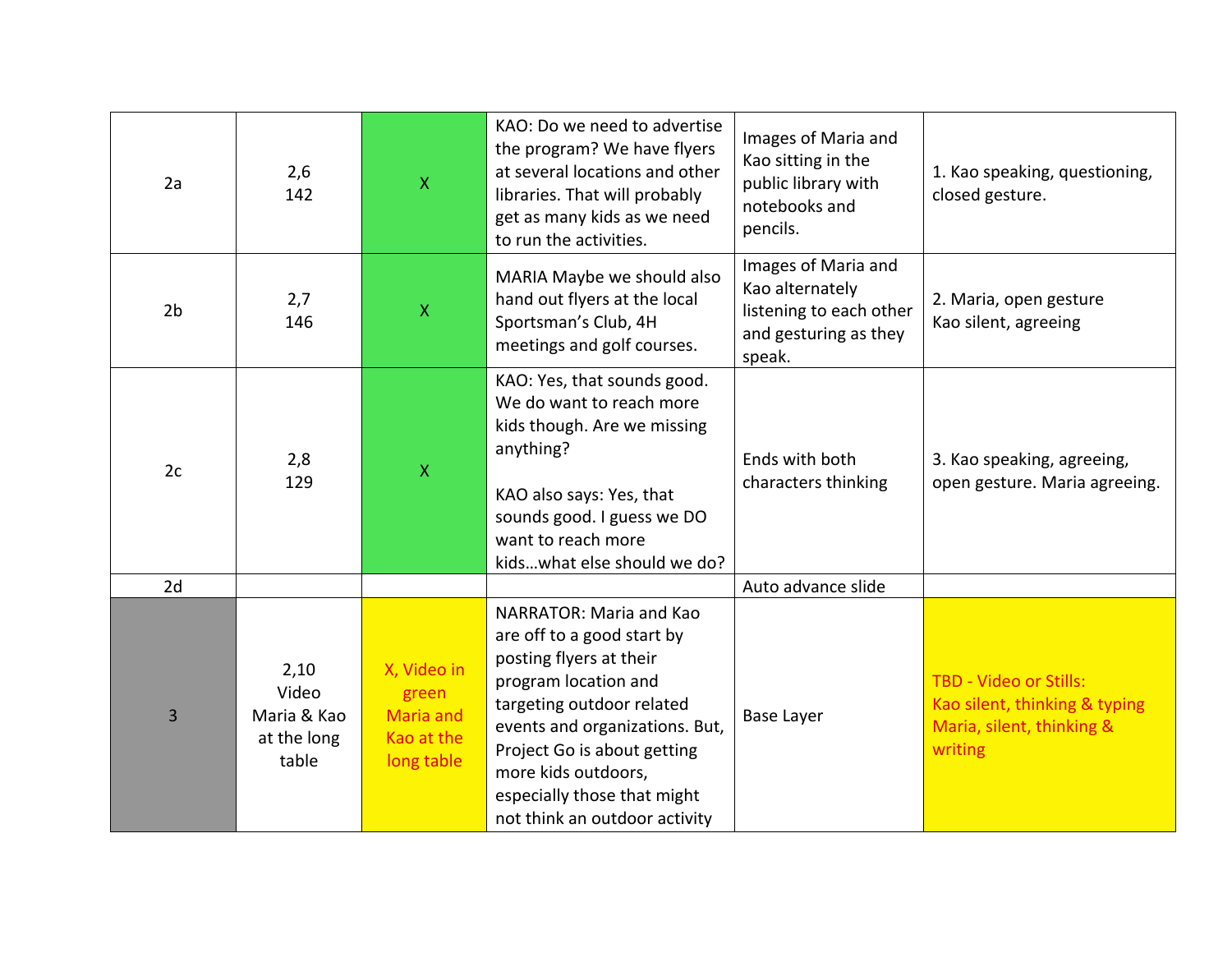|  | is for them. Where else might<br>they market their program?                                                            |                                                                                                                                                                            |  |
|--|------------------------------------------------------------------------------------------------------------------------|----------------------------------------------------------------------------------------------------------------------------------------------------------------------------|--|
|  | Check out each of these<br>options to see how they can<br>reach more families and<br>connect more kids with<br>nature. | Image of M & K<br>thinking carries over<br>from previous slide<br>and fades to a<br>background (slightly<br>blurred image with<br>enough overlay to<br>make buttons clear) |  |
|  |                                                                                                                        | Buttons appear with<br>header text (Select<br>each opportunity<br>before moving on)                                                                                        |  |
|  |                                                                                                                        | A. Local places of<br>worship, community<br>centers, community<br>action groups, and<br>food banks                                                                         |  |
|  |                                                                                                                        | B. Libraries, schools<br>and daycares                                                                                                                                      |  |
|  |                                                                                                                        | C. Community and<br>local newspapers                                                                                                                                       |  |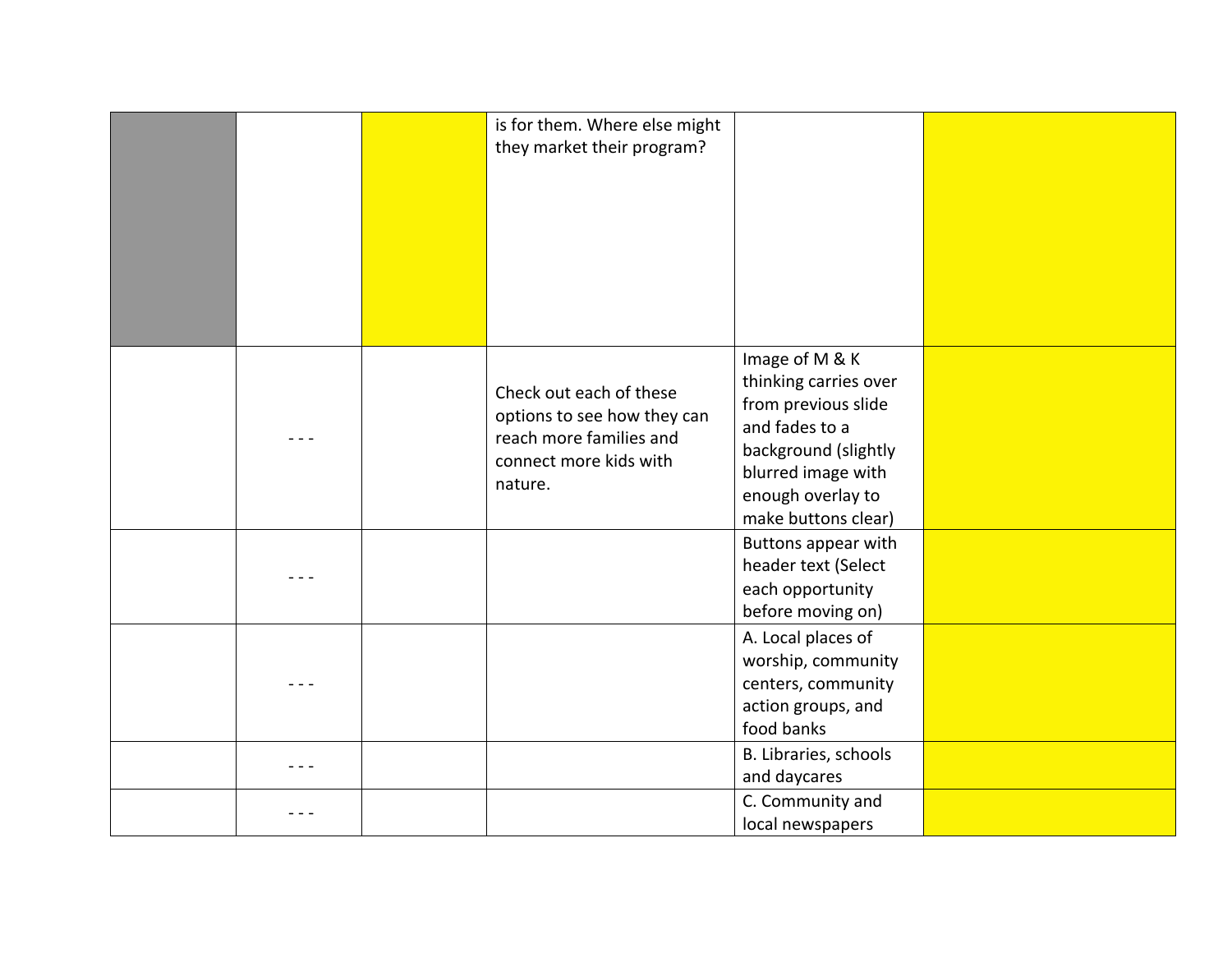|                    |             |              |                                                                                                                                                          | D. Event websites and<br>social media                                                                                                                                                                                                                                                                                                                               |                                                                                                                  |
|--------------------|-------------|--------------|----------------------------------------------------------------------------------------------------------------------------------------------------------|---------------------------------------------------------------------------------------------------------------------------------------------------------------------------------------------------------------------------------------------------------------------------------------------------------------------------------------------------------------------|------------------------------------------------------------------------------------------------------------------|
|                    |             |              |                                                                                                                                                          | User must choose<br>each option before<br>slide advances.                                                                                                                                                                                                                                                                                                           |                                                                                                                  |
| <b>CHOICE (3A)</b> | 2,11<br>126 | $\mathsf{X}$ | MARIA: I can put something<br>up at my church and I think<br>there is a mosque on 7th<br>street, and there is a<br>community center over by the<br>lake. | <b>Information Layer A</b><br>Title: Local places of<br>worship, community<br>centers, community<br>action groups, and<br>food banks<br>Maria thinking, with<br>small images popping<br>up around her head<br>like ideas, various<br>buildings representing<br>places of worship,<br>community centers<br>and libraries, etc.<br>Kao talks & types on a<br>computer | 1. Maria talking excitedly. She<br>has thought bubbles/Images<br>of locations she talks about.<br>Kao is typing. |
|                    | 2,12<br>149 | X            | KAO: I'll do a search online to<br>find locations where we might<br>connect with families.                                                               |                                                                                                                                                                                                                                                                                                                                                                     | 2. Kao add to her contribution<br>with an additional idea.                                                       |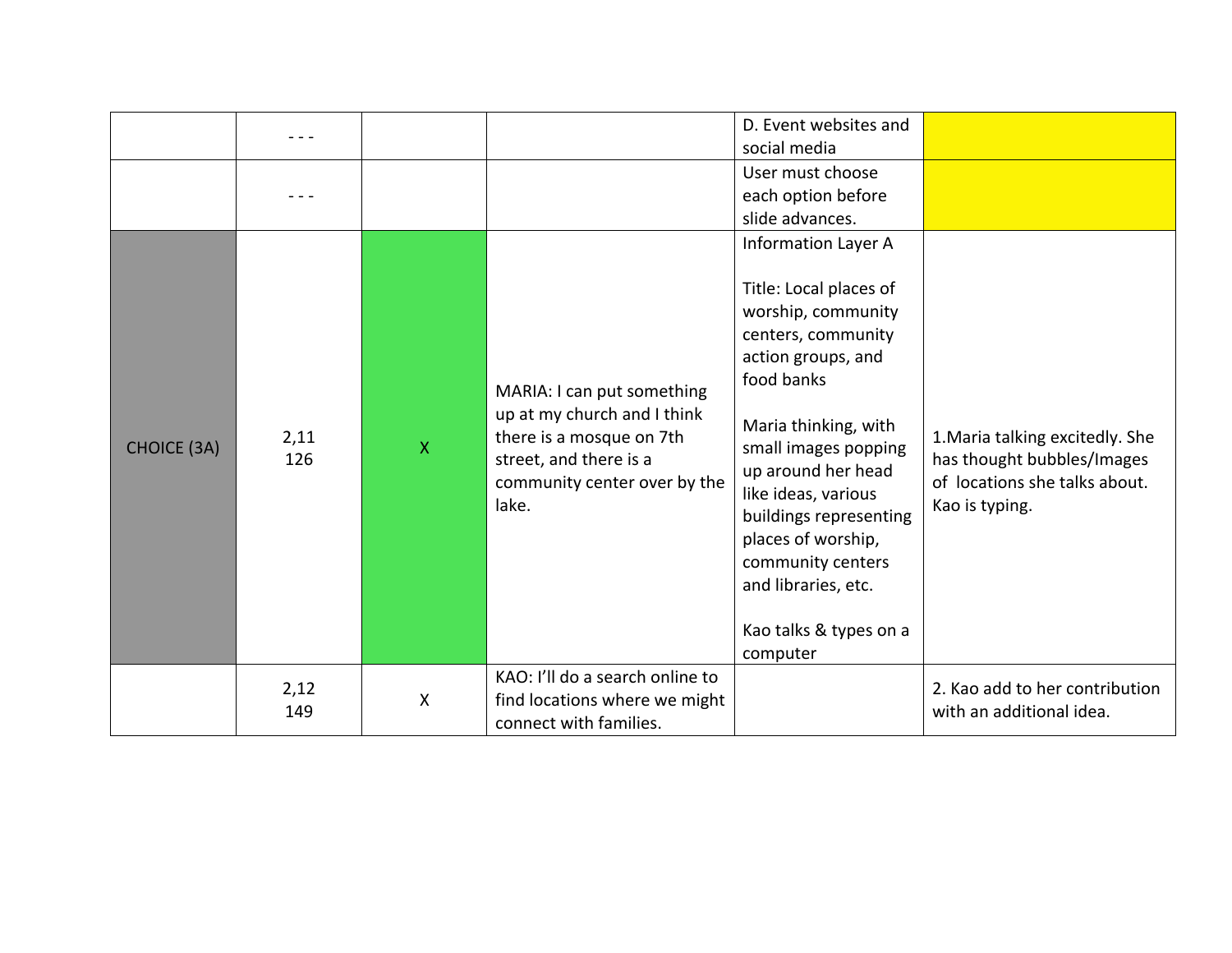| 2,13<br>122 | X            | NARRATOR: These are some<br>of your best opportunities to<br>reach families where they<br>gather, and all great<br>opportunities to promote                                                                                                                                                                                                                             |                                                                                                                                             |
|-------------|--------------|-------------------------------------------------------------------------------------------------------------------------------------------------------------------------------------------------------------------------------------------------------------------------------------------------------------------------------------------------------------------------|---------------------------------------------------------------------------------------------------------------------------------------------|
| 2,14<br>124 | $\mathsf{X}$ | your Project GO programs.<br>By connecting with a variety<br>of community organizations,<br>Maria and Kao can network<br>with those that have already<br>built strong relationships with<br>often under-served groups. It<br>will be easier to build trust<br>and adapt the program to be<br>most accessible to the youth<br>and families Project Go seeks<br>to reach. |                                                                                                                                             |
|             |              | And partnering with one<br>specific community<br>organization that already<br>serves your target audience,<br>like a community center or<br>church, is okay too.                                                                                                                                                                                                        | USE STILLS, NOT VIDEO<br>TBD - Video or stills: Maria and<br>Kao alternately think, thought<br>bubbles with different<br>locations in them. |
|             |              | But, don't just assume you<br>can post flyers. Talk with<br>someone from the<br>organization about the best<br>way to reach members.                                                                                                                                                                                                                                    |                                                                                                                                             |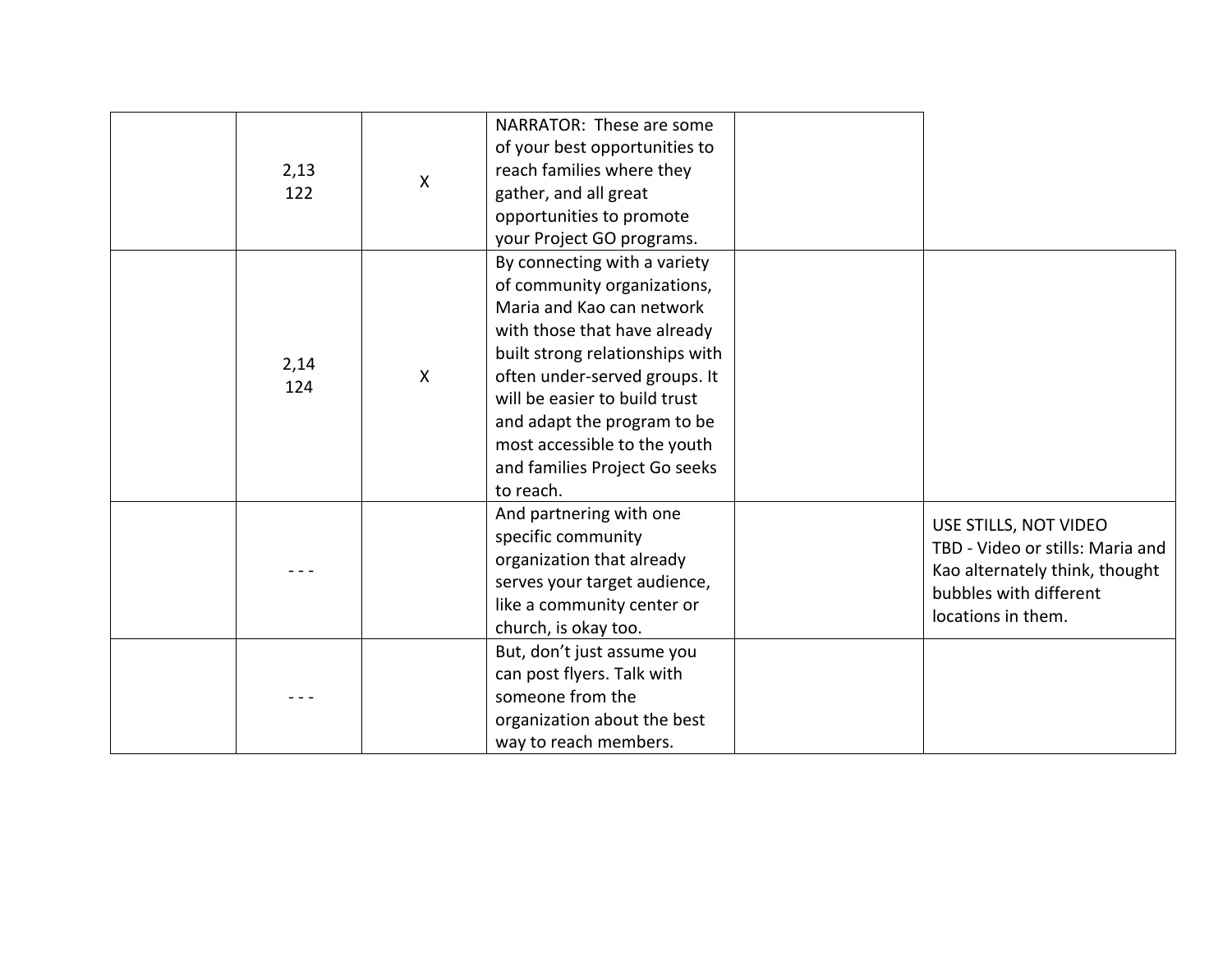|                  |             |   | You may need to have<br>someone translate flyers if<br>parents are likely to speak<br>another language, or it may<br>be best for one of the<br>community leaders to make<br>an announcement at one of<br>their own events. | M & K fade (guassian<br>blur) to list of several<br>examples and types of<br>places where the<br>program could be<br>promoted.                                                        |                                                                                                                                           |
|------------------|-------------|---|----------------------------------------------------------------------------------------------------------------------------------------------------------------------------------------------------------------------------|---------------------------------------------------------------------------------------------------------------------------------------------------------------------------------------|-------------------------------------------------------------------------------------------------------------------------------------------|
|                  |             |   |                                                                                                                                                                                                                            | Possible Resource link:<br>Starting the<br>$conversion -$<br>something they can<br>download with tips on<br>how to start<br>networking with one<br>of these types of<br>organizations |                                                                                                                                           |
| <b>CHOICE 3B</b> | 2,15<br>139 | X | MARIA (excitement growing):<br>Maybe we can put flyers up at<br>the school. Is there just one<br>middle school here?                                                                                                       | <b>Information Layer B</b>                                                                                                                                                            | 1. Maria has a light bulb idea                                                                                                            |
|                  | 2,16<br>141 | X | KAO (joins her excitement):<br>Yeah I think there might be<br>two middle schools.                                                                                                                                          | Title: Libraries, schools<br>and daycares                                                                                                                                             | 2. Kao catches the fire                                                                                                                   |
|                  | 2,18        |   | NARRATOR: Obviously,<br>schools and daycares are<br>great places to reach kids, but<br>be sure you work through an<br>appropriate representative.                                                                          |                                                                                                                                                                                       | USE STILLS, NOT VIDEO<br>TBD - Video or Stills<br>The two discussing and<br>planning together, alternating,<br>first one, then the other. |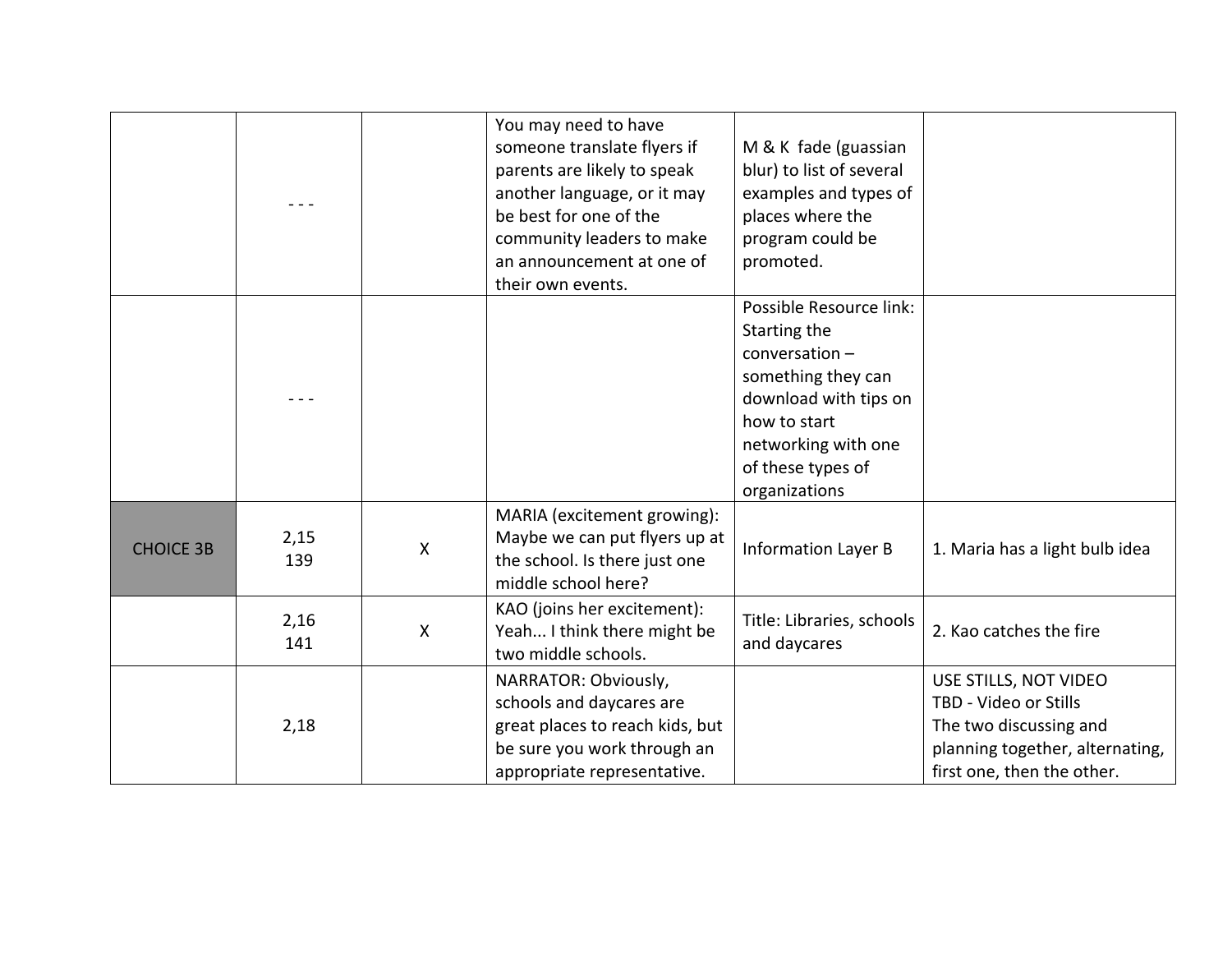|    |             |                           |                                                                                                                                                              | Possible Resource link:<br>Starting the<br>conversation-<br>something they can<br>download with tips on<br>how to start<br>networking with one<br>of these types of<br>organizations |                               |
|----|-------------|---------------------------|--------------------------------------------------------------------------------------------------------------------------------------------------------------|--------------------------------------------------------------------------------------------------------------------------------------------------------------------------------------|-------------------------------|
| 3C | 2,19<br>133 | $\mathsf{X}$              | KAO: There is a local<br>community paper that is<br>published weekly, maybe we<br>could put a notice there? I<br>wonder how much it costs?                   | <b>Information Layer C</b><br>Title: Community and<br>local newspapers<br>M& K excitedly<br>brainstorming                                                                            | 1. KOA only shot, musing      |
|    | 2,20<br>141 | $\boldsymbol{\mathsf{X}}$ | MARIA: You know small<br>community papers are always<br>looking for stories. We could<br>propose the Project GO<br>initiative and our program as<br>a story! |                                                                                                                                                                                      | 2. MARIA contributes/adds     |
|    | 2,21<br>135 | $\mathsf{X}$              | KAO: Great idea! I think there<br>is one online and a story there<br>could be linked to social<br>media posts!                                               |                                                                                                                                                                                      | 3. KAO only shot, great idea! |
|    | 2,22        | $\boldsymbol{\mathsf{X}}$ | <b>NARRATOR: Community</b><br>papers may be a good option,<br>and getting the word out with<br>a story about the program is a<br>great idea.                 | List or images of<br>examples of local<br>community papers<br>and sites                                                                                                              |                               |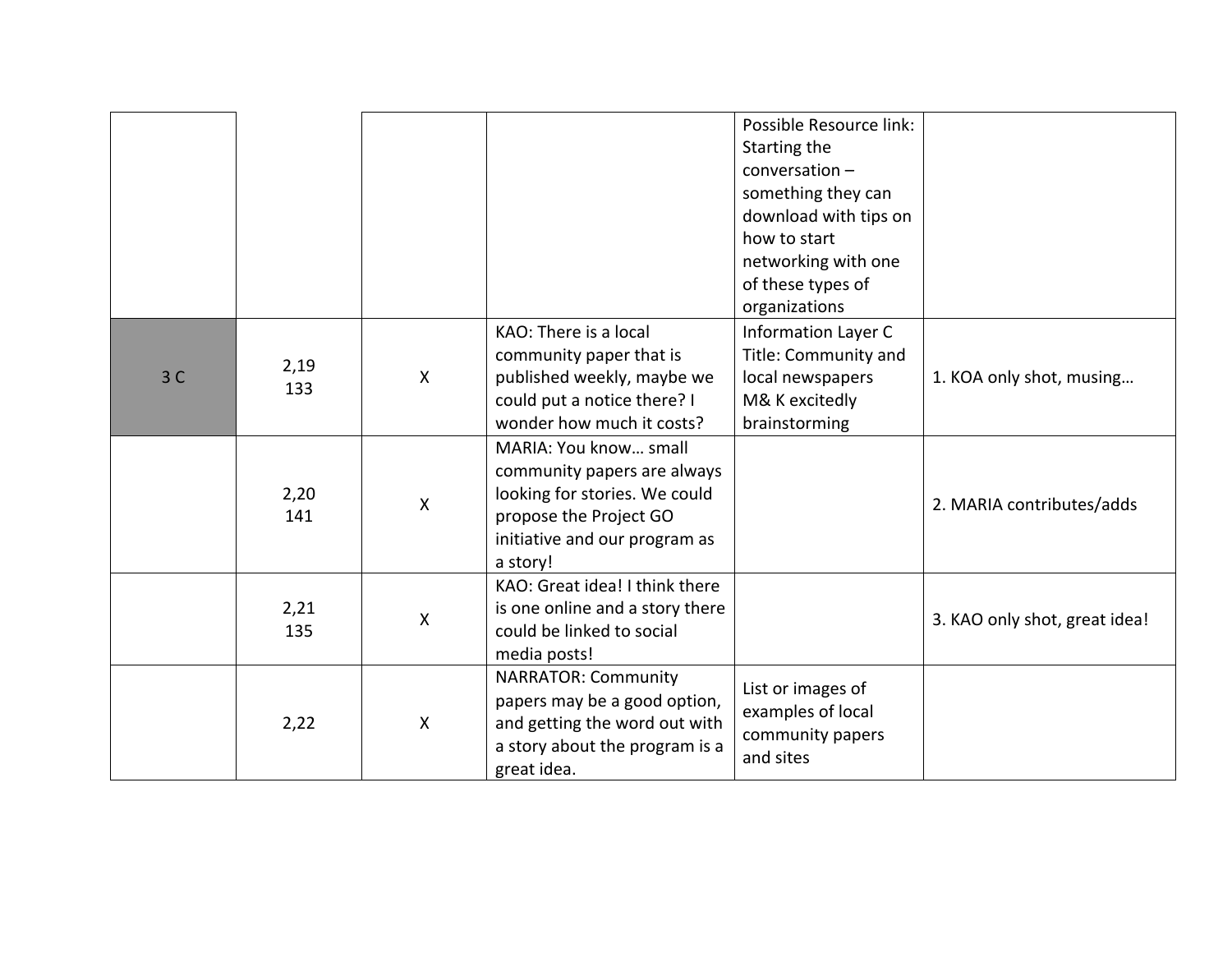|    | 2,23        | $\mathsf{X}$              | However, be aware that these<br>papers will have a limited<br>reach. Kids are not likely to<br>read them at all, and parents<br>may not have time, may not<br>read English or prefer to get<br>information online, on<br>television or through their<br>own networks. |                                                                                                 |                      |
|----|-------------|---------------------------|-----------------------------------------------------------------------------------------------------------------------------------------------------------------------------------------------------------------------------------------------------------------------|-------------------------------------------------------------------------------------------------|----------------------|
|    |             |                           |                                                                                                                                                                                                                                                                       | Possible Resource link:<br>news story template<br>and\or how to<br>propose content to<br>paper. |                      |
| 3D | 2,24<br>134 | $\mathsf{X}$              | KAO: We could create a<br>Facebook event to promote.<br>We could post something new<br>every week until we start and<br>then updates about how the<br>program is going. We'll<br>include video and posts with<br>images.                                              | <b>Information Layer D</b>                                                                      | 1. Best idea yet!    |
|    | 2,25<br>151 | $\boldsymbol{\mathsf{X}}$ | MARIA: That's an excellent<br>idea! And then there are sites<br>like the city and<br>neighborhood websites, as<br>well as lots of others that<br>publish information about<br>what to do around the area,<br>we could post on those as<br>well.                       | Title: Event websites<br>and social media                                                       | 2. Catches the fire. |